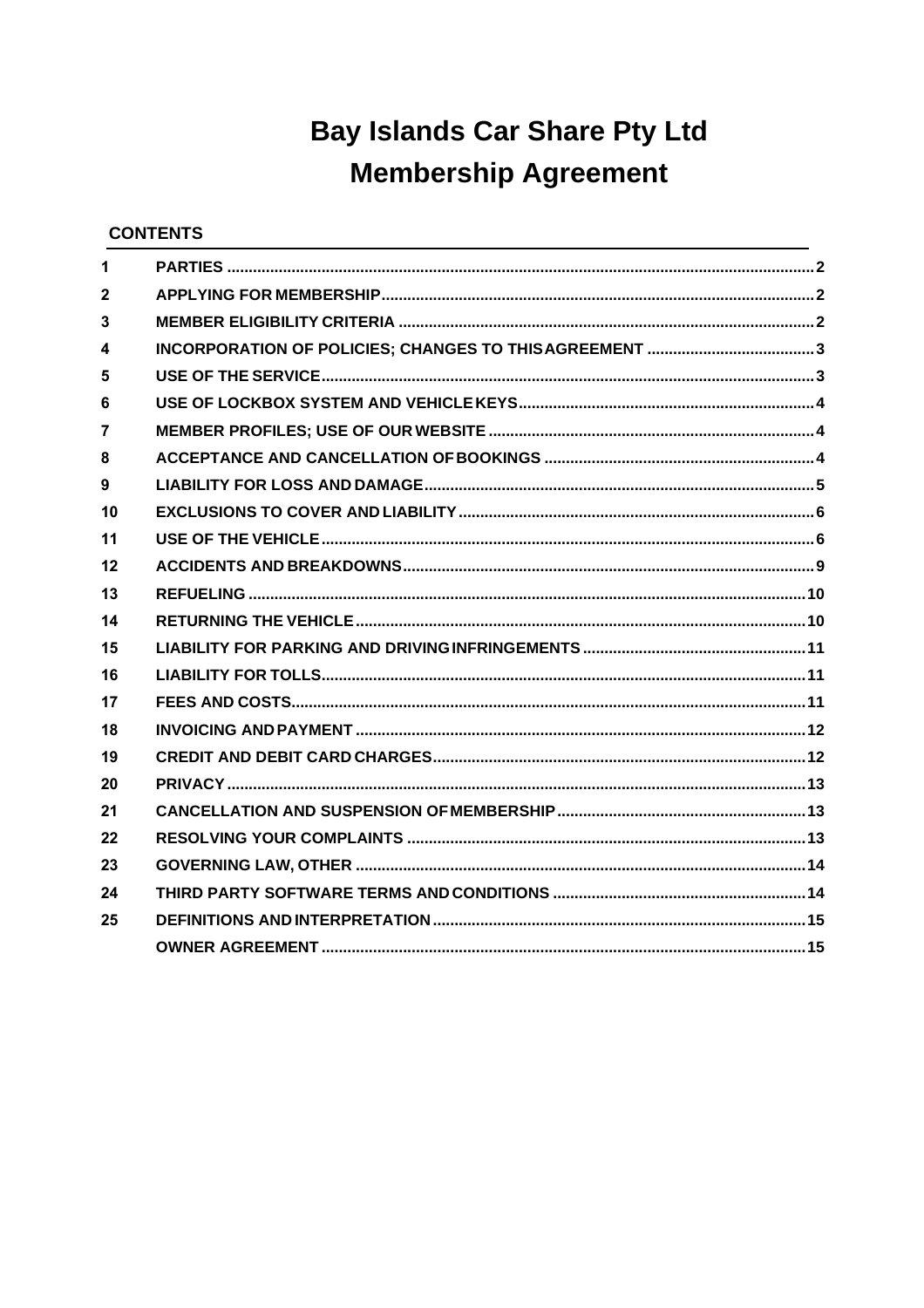#### **Last Modified: 28 April 2022 Changes to This Membership Agreement**

We may change this Membership Agreement from time to time. When We do, We will post the change(s) on Our website. We suggest that You visit Our website regularly to keep up to date with any changes.

#### <span id="page-1-0"></span>**1 PARTIES**

This Agreement is between:

Bay Islands Car Share Pty Ltd (**We**, **Us**);

and

The Member (**You, Your**).

#### <span id="page-1-1"></span>**2 APPLYING FOR MEMBERSHIP**

- 2.1 Applications for Membership are by the online application form on Our Website. By submitting a Membership Application, You agree that:
	- (a) You meet the Eligibility Requirements set out at clause [3.1](#page-1-3) at the time of submitting the Membership Application;
	- (b) We will provide credit to You to make use of the Service and as such, You consent to Us communicating with a credit reporting agency in the manner described in Schedule 1; and
	- (c) You consent to Us requesting and receiving information about Your Driving History from the relevant state or territory government authority and You will undertake reasonable steps to assist with this process.
- 2.2 You **must** inform Us immediately if You cease to meet any of the Eligibility Requirements at any time while You continue to be Member.
- 2.3 We may accept or reject any Membership Application at Our discretion.
- 2.4 You warrant that all information provided by You to Us in Your Membership Application or at any time while You are a Member, including without limitation Your name, address, email address, and information about Your Driving History or credit record, is true and correct and is all the information We could reasonably require in relation to Your Membership and use of the Service. You **must** ensure that all information provided by You to Us is current and up to date. You **must**  indemnify Us for any claim or loss that We suffer as a result of any information that You provide to Us in relation to this Agreement, Your Membership or Your use of the Service being incorrect or misleading in any way, whether intentionally or otherwise.
- <span id="page-1-4"></span>2.5 This clause [2.5](#page-1-4) and clause [3](#page-1-2) (below) apply from the time you submit a membership application to Us. The rest of this Agreement starts when We give You notice that We accept Your Membership Application.

#### <span id="page-1-2"></span>**3 MEMBER ELIGIBILITY CRITERIA**

- <span id="page-1-3"></span>3.1 To become a Member and to continue to be a Member, You must:
	- (a) be at least 21 years old;
	- (b) have no licence suspensions or disqualifications, or been convicted of a substantial breach of road safety legislation, including any alcohol or drug related offences in the past 5 years;
	- (c) not have been convicted of, or have any pending convictions for, a serious criminal offence in any jurisdiction;
	- (d) hold a full unrestricted licence and have been licensed to drive for at least 12 months;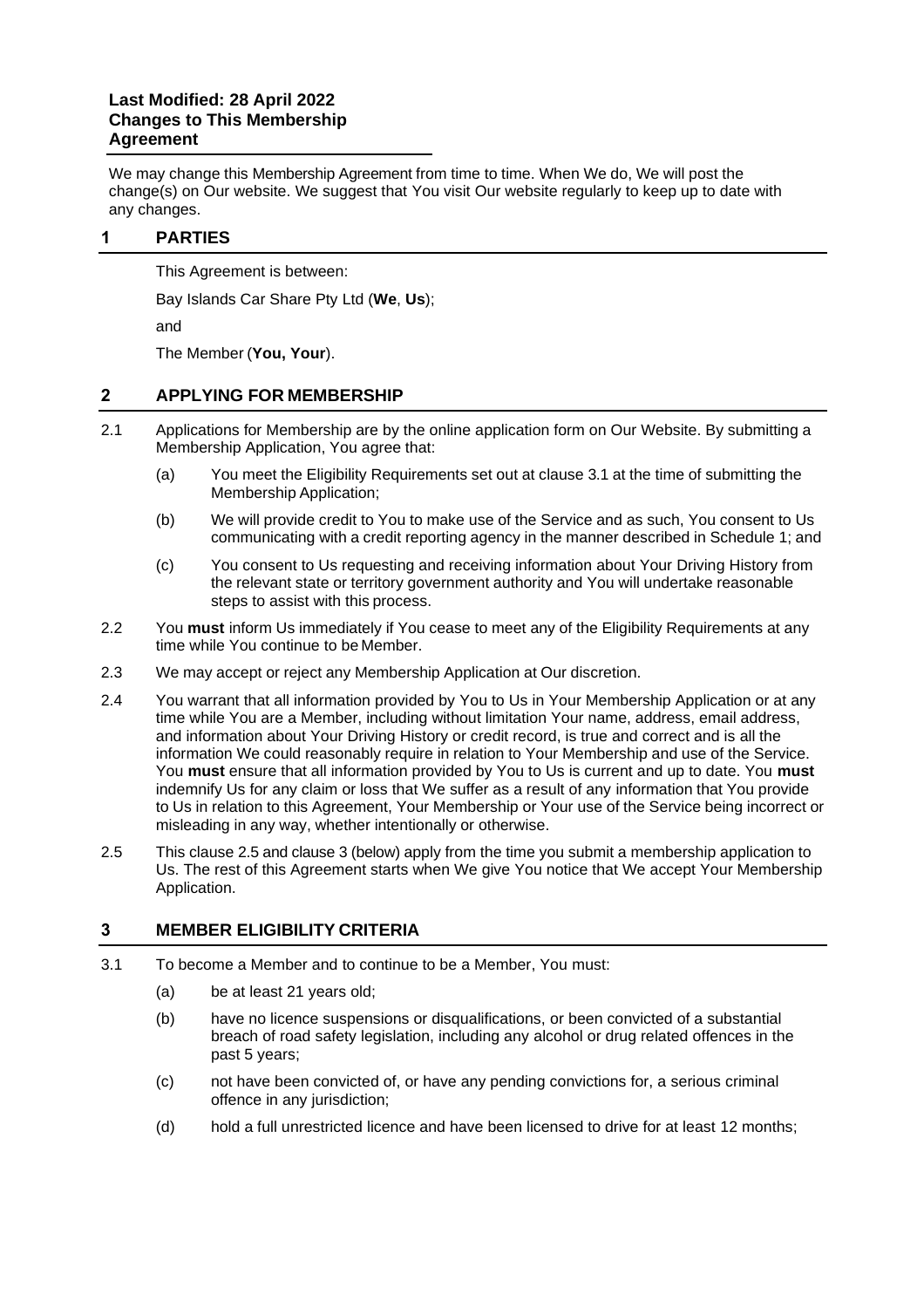- (e) have an appropriate credit or debit card with sufficient credit to cover Your Damage Cover Liability for the duration of the time that You are borrowing a Vehicle through the Service;
- (f) have a satisfactory credit history as reported on Your credit record.
- (g) not be bankrupt or have been bankrupt at any point within the last 2 years;
- (h) not suffer from any medical conditions that may inhibit Your ability to operate the Vehicle or which may make it unsafe for You to operate the Vehicle; and
- (i) pay the Joining Fee and Membership Fees (if any).
- 3.2 You **must** immediately disclose to Us any traffic or driving convictions or licence suspensions or cancellations that might affect Your eligibility for Membership. Failure to do so may mean that You have no cover for any Damage, theft of the Vehicle or Third Party Loss. If You do not wish to disclose any such incident, You **must** cancel Your Membership immediately.

#### <span id="page-2-0"></span>**4 INCORPORATION OF POLICIES; CHANGES TO THISAGREEMENT**

- 4.1 These terms, together with the Policies and the Fee Schedule, form Your agreement with Us. You **must** be familiar with the Policies and comply with them at all times while using the Service. You may obtain the latest version of the Policies and Fee Schedule from Us or from Our Website.
- 4.2 If there is any inconsistency between these terms and the Policies, the Fee Schedule or Your Membership Application, these terms will prevail to the extent of any inconsistency.
- 4.3 We may change the terms of this Agreement. We will notify You in advance of any changes becoming effective by notice posted on Our Website and at the latest at the time when We issue Your next invoice.
- 4.4 You acknowledge and agree that We may:
	- (a) at any time, reduce the Membership Fee without notice to You; or
	- (b) at any time with at least (1) month notice to You, increase the Membership Fee, to take effect on the next full calendar month for which you will be required to pay Membership Fees.
- 4.5 Where We increase the Membership Fee in accordance with clause 4.4 above, You will be entitled to terminate this Agreement by providing written notice of such election to Us no later than five (5) business days and no earlier than thirty (30) business days before the change is due to take effect.

#### <span id="page-2-1"></span>**5 USE OF THE SERVICE**

- 5.1 You are solely responsible for Your actions and inactions in relation to Your Use of the Service and/or Vehicles.
- 5.2 Subject to clause [5.3](#page-2-2) You use any Vehicle made available through Us at Your own risk and unless We are negligent We have no responsibility or liability to You, any passenger or third party (howsoever arising) resulting from any Accident, breakdown or any other failure of a Vehicle.
- <span id="page-2-2"></span>5.3 The Service, including the Booking System, comes with consumer guarantees under the Australian Consumer Law in the Consumer and Competition Act 2010 (Cth) and corresponding federal, state and territory legislation that cannot be excluded by this Agreement. Nothing in this Agreement affects your statutory rights as a consumer. We give no warranties beyond the consumer guarantees that are not expressly set out in this Agreement. In particular, to the extent not prohibited by law:
	- (a) You acknowledge that with the exception of a major failure that continues un-remedied for 48 hours, the delivery of the Services (including the availability of the Booking System) is not time critical. We will supply the Services within a reasonable time, and We give no other warranty or guarantee in relation to the availability of the Service (including the Booking System), or that access to the Service (including the Booking System) will be free from interruptions or errors; and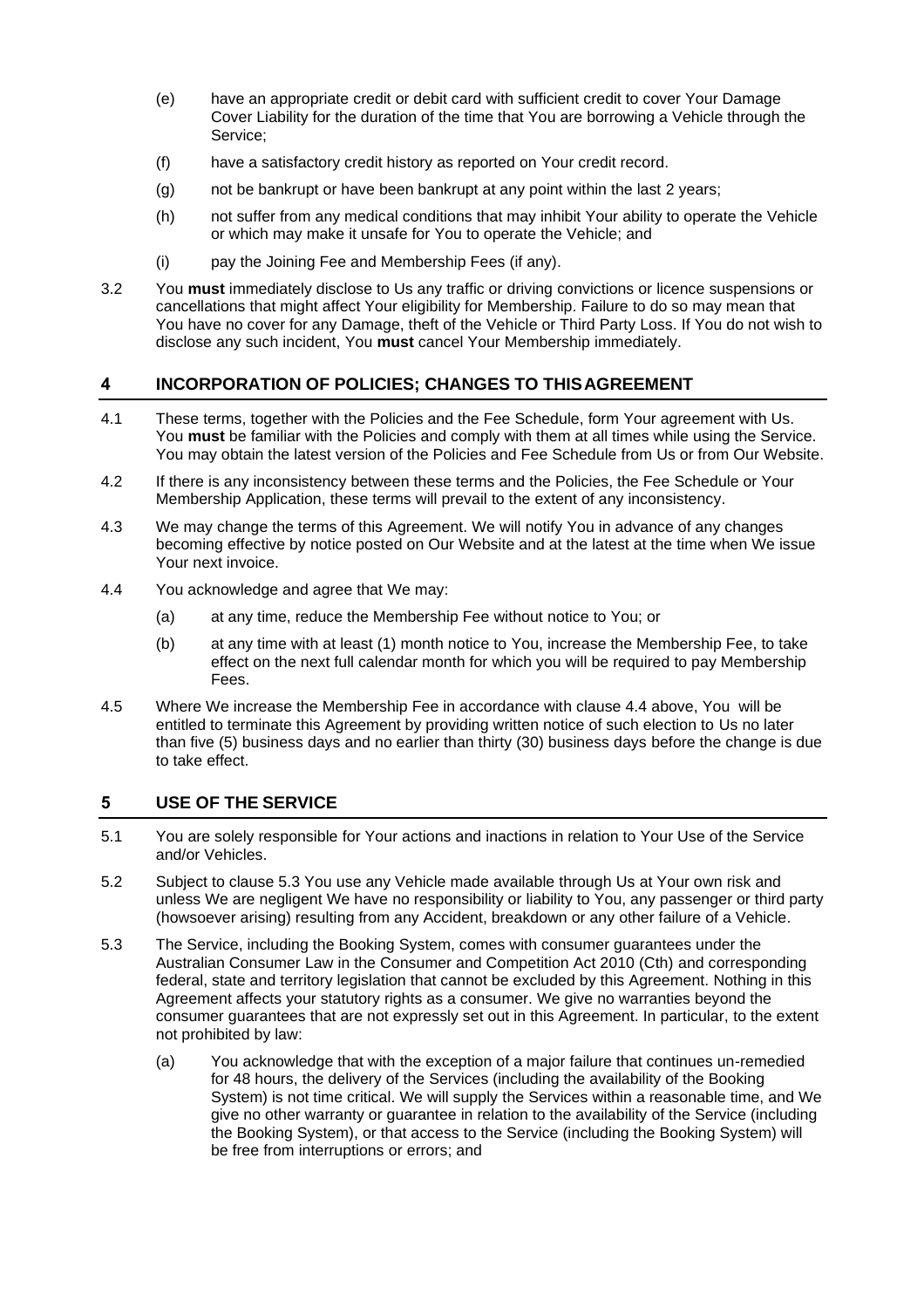(b) the Services depend upon telecommunications, cloud storage and other services delivered to Us and Members by third parties, the availability of which We cannot control.

#### <span id="page-3-0"></span>**6 USE OF LOCKBOX SYSTEM AND VEHICLE KEYS**

Upon acceptance of Membership You will be issued one (1) Smart Key for the engine immobiliser. Prior to the commencement of the booking a PIN that enables You to access the vehicle keys from the Lockbox will be sent by SMS. You must:

- (a) keep the PIN secure;
- (b) keep your Smart Key secure.
- (c) keep the Vehicle keys secure throughout the booking until you return them to the Lockbox at the end of the Booking;
- (d) not allow any other person to use a PIN or to access the Vehicle without Our written consent; and
- (e) use the PIN only to access a Vehicle for which You have a valid Booking.

#### <span id="page-3-1"></span>**7 MEMBER PROFILES; USE OF OUR WEBSITE**

- 7.1 We will create a Member Profile for You using the information that You provide to Us in Your Membership Application or by any other method. You may access you member profile by requesting it in writing from [info@bayislandscarshare.com.au.](mailto:info@bayislandscarshare.com.au)
- 7.2 You are responsible for updating and maintaining the currency of Your own Member Profile on Our Website and any changes **must** be notified to Us by email to [info@bayislandscarshare.com.au](mailto:info@bayislandscarshare.com.au) You **must** ensure that any information posted in Your Member Profile is correct and complete and not misleading.
- 7.3 You warrant that any text, images or other content that would constitute intellectual property of any nature ("Materials") that You include in Your member profile or otherwise provide to Us does not infringe on the intellectual property rights of any third party. You grant us a non-exclusive, irrevocable, worldwide, perpetual licence to use any Materials that you produce or provide, for the purpose of operating and marketing the Service.
- 7.4 We will take reasonable steps to verify, at the time that a Member is accepted for Membership, that he or she has a current driver licence. However We do not guarantee the completeness or correctness of this or any other information that Members provide to Us at the time of submitting a Membership Application or afterwards. We will not under any circumstances be liable for any loss or damage resulting from or arising in connection with any errors, inaccuracies or misrepresentations in Your Member Profile.
- 7.5 We may issue You with a Member ID and initial password for accessing the Member-only areas of Our Website. You **must** keep Your Member ID and password confidential and secure. You **must** use the Website and the Booking System only for the intended purpose of making valid Bookings for the Service, and You will be liable for any use of Our Website, including the Booking System, that is made using Your Member ID.

#### <span id="page-3-2"></span>**8 ACCEPTANCE AND CANCELLATION OFBOOKINGS**

- 8.1 You agree to make arrangements for renting a Vehicle only through the Booking System or by phone booking.
- 8.2 The minimum Booking Period is 1 hour. You will need to contact Us to make bookings that are longer than 3 days.
- 8.3 You must:
	- (a) confirm the beginning and end times of any Booking that You make before You begin using a Vehicle;
	- (b) pay the Booking Fee and any usage fee or other fees set out in the Fee Schedule in connection with Your Booking (even if You collect the Vehicle after the start of the Booking Period, return it before the end of the Booking Period, or do not use it at all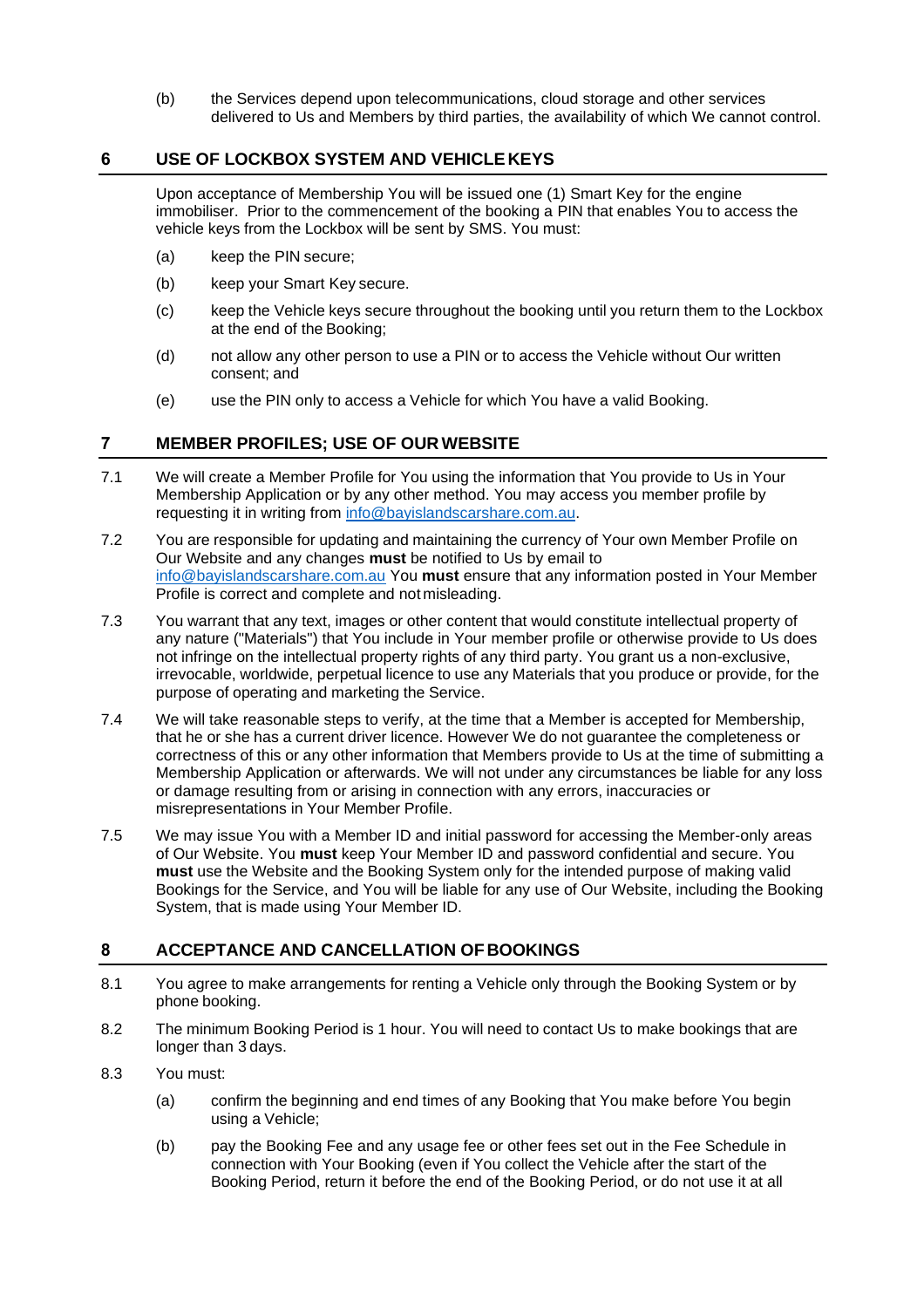during the Booking Period) unless You cancel the Booking, in which case clause [8.5](#page-4-1) applies; and

- (c) pay the charges set out in the Fee Schedule if You use the Vehicle outside of the period for which You have Booked the Vehicle or fail to return the Vehicle to the proper location at the agreed time.
- 8.4 We may cancel that Booking (either before the Booking commences or during the Booking Period), if We are unable to take a pre authorisation on Your Card, or to collect payment instalments that are payable for a long Booking in accordance with clause [18.2.](#page-11-2)
- <span id="page-4-1"></span>8.5 If You cancel a Booking, You may be required to pay the time charges for part or all of the Booking, as set out in the FeeSchedule.

#### <span id="page-4-0"></span>**9 LIABILITY FOR LOSS AND DAMAGE**

- 9.1 If You Borrow a Vehicle, You **must** return it to Us in the same condition that it was in at the start of the Booking, subject to reasonable wear and tear.
- 9.2 You are responsible to Us for all Loss and Damage that occurs between the time that You take possession of the Vehicle at the start of a Booking and the time that You return the keys and conclude Your Booking (even if this is later than the end of the original Booking Period).

#### 9.3 **Damage Cover**

- (a) Damage Cover is included in the Rental Charges. You may also have the option of reducing Your DCL by purchasing an optional Collision Damage Waiver as shown in the FeeSchedule.
- <span id="page-4-2"></span>(b) Subject to these Terms and Conditions, if You have an Accident or if the Vehicle is stolen We will indemnify You for the theft, any Loss and Damage or Third Party Loss but You **must** pay up to the DCL for each Accident or theft unless We agree that:
	- (i) You were not at fault; and
	- (ii) the other party was insured and their insurance company accepts liability.
- <span id="page-4-3"></span>(c) An additional Damage Cover Liability applies if You are 21 to 24 years of age
- (d) An additional Damage Cover Liability applies if You are 75 years of age or older
- (e) An additional Damage Cover Liability applies if You have held you licence for less than 12 months.
- (f) The Damage Cover Liability payable under clauses [9.3\(b\)](#page-4-2) and [9.3\(c\)](#page-4-3) will be charged to Your credit card as follows:
	- (i) for single vehicle Accidents, after a repairer's estimate or tax invoice verifying the amount charged for Loss and Damage has been sent to You;
	- (ii) if the Vehicle has been stolen and if having made reasonable enquiries in Our sole opinion We consider it is unlikely the Vehicle will be recovered; and
	- (iii) for Accidents in which there is Third Party Loss, after:
		- (A) a reasonable estimate of the Third Party Loss has been made;
		- (B) a repairer's estimate or tax invoice verifying the amount charged for Damage has been obtained; and
		- (C) all documents verifying the Third Party Loss and Damage have been sent to You,

unless You have expressly authorised the charge to Your credit card at an earlier time.

- (g) If You dispute the Loss and Damage or the amount charged, You may contact Us and We will address or assist you to resolve the dispute.
- (h) If the actual costs of, or associated with, the Loss and Damage are less than the amount that You have been charged, or if We recover the costs from any third parties who may have been at fault, then We will reimburse the difference to Your Card within a reasonable time after all costs have been fully quantified and forward to you an invoice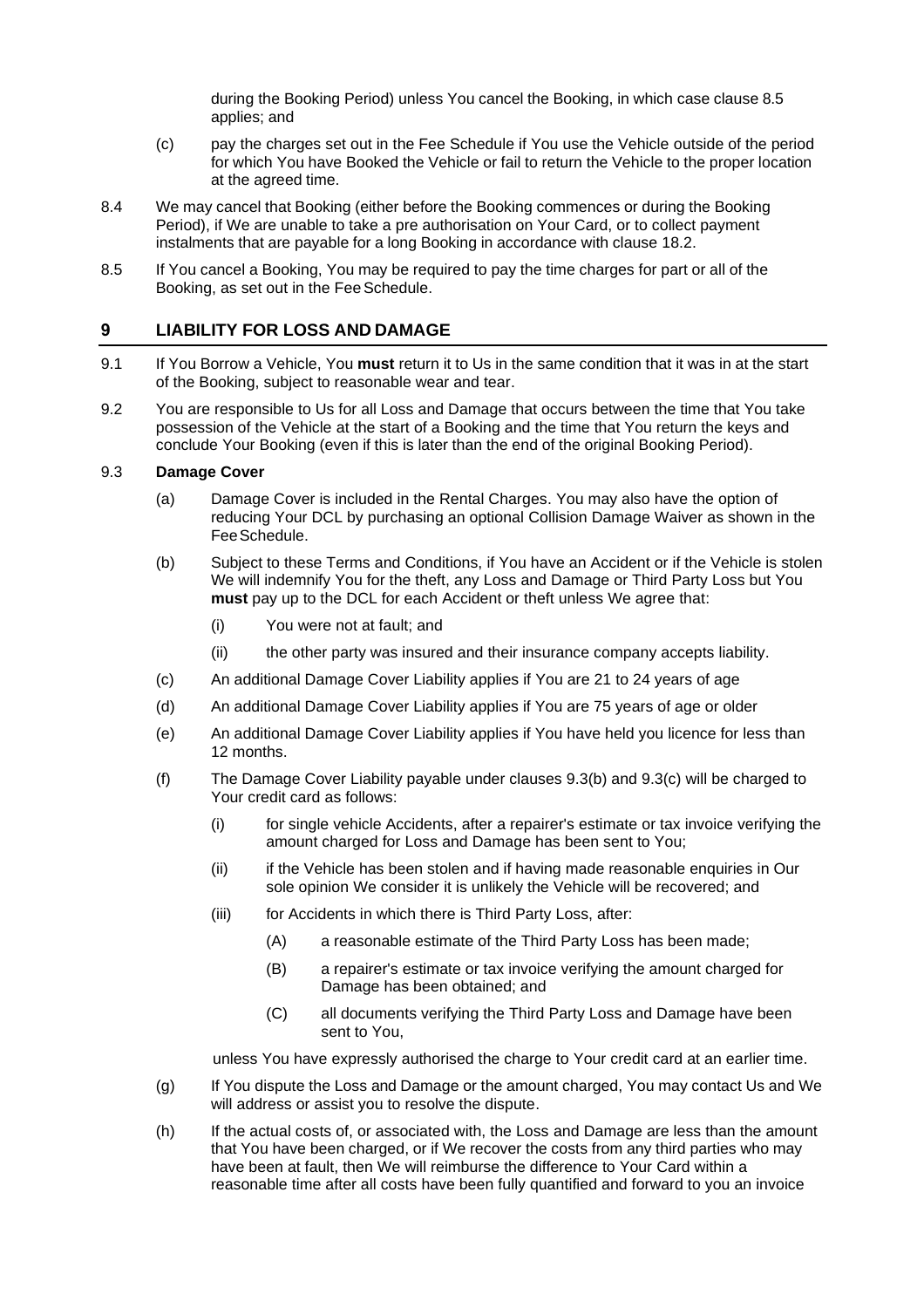for the final amount. Alternatively, if We discover that the actual costs are not covered under this Agreement, or if the actual costs exceed the amount that You have been charged, then we may charge Your Card, either for Our account with the outstanding amount.

(i) If Loss and Damage to the Vehicle from hail, flood, fire, storm, cyclone or natural disasters occurs during a period when You have possession of the Vehicle, You **must**  pay the DCL.

#### <span id="page-5-0"></span>**10 EXCLUSIONS TO COVER AND LIABILITY**

- 10.1 There is no Damage Cover if You are less than 21 years of age.
- 10.2 There is no Damage Cover and You are liable for:
	- (a) Damage or Third Party Loss arising from a Major Breach of the Rental Contract;
	- (b) the full cost of replacing or repairing any accessories supplied by Us including, but not limited to GPS units, lost keys, keyless start and remote control devices; or
	- (c) Underbody Damage;
	- (d) Damage to the Vehicle's interior, regardless of how such Damage occurred except as a result of a collision with another vehicle and subject to fair, wear and tear;
	- (e) damage to another vehicle that You or a member of Your immediate family has or had physical or legal custody or control of;
	- (f) personal items that are left in or stolen from the Vehicle or for loss or damage to property belonging to or in the custody of:
		- (i) You;
		- (ii) any relative, friend or associate of Yours ordinarily residing with You or with whom You ordinarily reside; or
		- (iii) Your employees.
- 10.3 You are fully responsible for, and have no cover for:
	- (a) legal costs to defend criminal acts or fines for breaches of road traffic statutes;
	- (b) damage to property belonging to, or in the custody of, You, or any relative or friend of Yours who ordinarily resides with You;
	- (c) any penalties, fines, punitive, exemplary or aggravated damages for which You are liable; and
	- (d) Your liability under any contract or if You have agreed to or accepted liability without Our prior agreement unless You would have been liable irrespective of the terms of that contract.
- 10.4 You have no cover and are liable to the Us for Damage caused or incurred as a result of You fitting anything to the Vehicle incorrectly or not in accordance with the Vehicle manufacturer's recommendations.
- 10.5 Information provided which is found to be false or misleading will invalidate damage cover in the event of any damage and may result in the cancellation of your membership

#### <span id="page-5-1"></span>**11 USE OF THE VEHICLE**

<span id="page-5-2"></span>11.1 Only You can drive the Vehicle. It is a Major Breach of the Agreement if You let anyone else drive the Vehicle, and the consequences are that neither You nor the unauthorised driver would have Damage Cover for any Damage, theft of the Vehicle or Third Party Loss.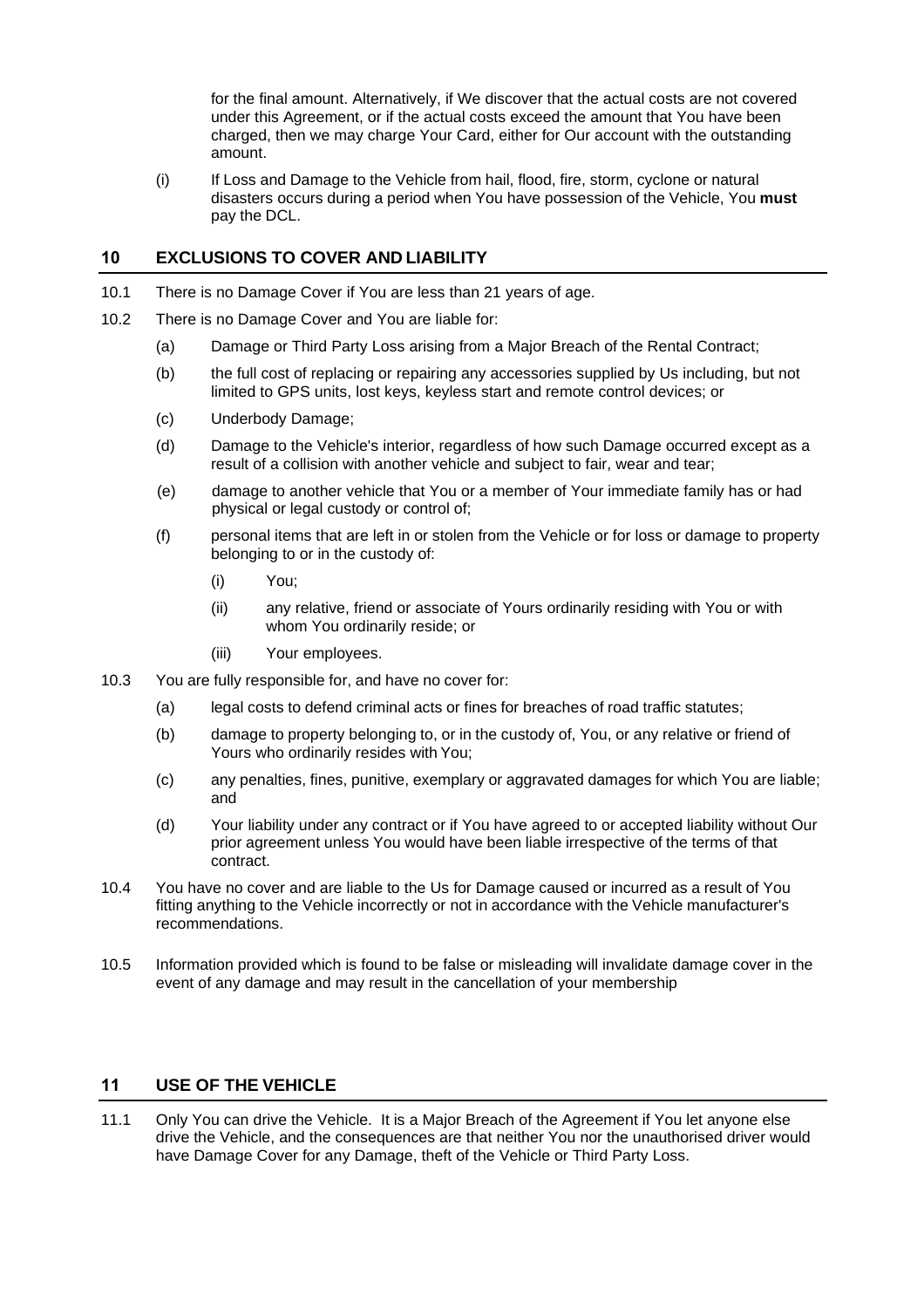- 11.2 At the start of a Booking Period, you will use the keys held within the Lockbox to unlock the Vehicle. Before driving the Vehicle, You **must**:
	- (a) check that the Tolling Device and Fuel Card are in theVehicle;
	- (b) check that the fuel gauge shows at least  $\frac{1}{4}$  full;
	- (c) check whether Vehicle is clean and tidy;
	- (d) check for any damage;
	- (e) take photographs or a video that clearly show all sides of the vehicle (and keep these photographs for at least 30 days); and
	- (f) report any issues to Us by calling on **0403 378 917**
- 11.3 You may be treated as having caused, and be liable to Us for, any Loss and Damage or untidiness that You fail to report before driving the Vehicle; or that is not recorded in the photographs that You take at the start of your Booking Period; or where You do not provide those photographs to Us within three business days of Our request.
- <span id="page-6-0"></span>11.4 You **must not** attempt to access the Vehicle without a valid Booking for that Vehicle.
- <span id="page-6-1"></span>11.5 You **must** have a valid licence to drive the class of Vehicle which is issued in an Australian state or territory or an international licence (with an valid International Driving Permit if Your licence is not issued in English) appropriate for the class of the Vehicle and not subject to any restriction or condition.
- <span id="page-6-2"></span>11.6 The Vehicle **must never** be driven on:
	- (a) an Unsealed Road;
	- (b) Off Road; or
	- (c) above the snow line (being any area where snow chains **must** be fitted) between 1 May and 31 October.
- <span id="page-6-3"></span>11.7 The Vehicle **must not** be used in any area that is prohibited by Us. Prohibited areas include:
	- (a) roads that are prone to flooding or are flooded;
	- (b) beaches, streams, rivers, creeks, dams and floodwaters;
	- (c) any road where the police or an authority has issued a warning;
	- (d) any road that is closed; and
	- (e) any road where it would be unsafe to drive the Vehicle.
- <span id="page-6-4"></span>11.8 You **must not**:
	- (a) drive the Vehicle:
		- (i) whilst intoxicated or under the influence of drugs or alcohol or with a blood alcohol content or level of drugs present in blood, urine or oral fluid that exceeds the limit set by law; or
		- (ii) recklessly or dangerously; or
		- (iii) whilst the Vehicle is damaged or unsafe;
	- (b) fail or refuse to undergo any breath, blood, urine or oral fluid test or drug impairment assessment;
	- (c) use the Vehicle:
		- (i) for any illegal purpose;
		- (ii) to move dangerous, hazardous, inflammable goods or substances that pollute or contaminate, in quantities above that used for domestic purposes;
		- (iii) to propel or tow another vehicle or a trailer;
		- (iv) in connection with the motor trade for experiments, tests, trials or demonstration purposes; or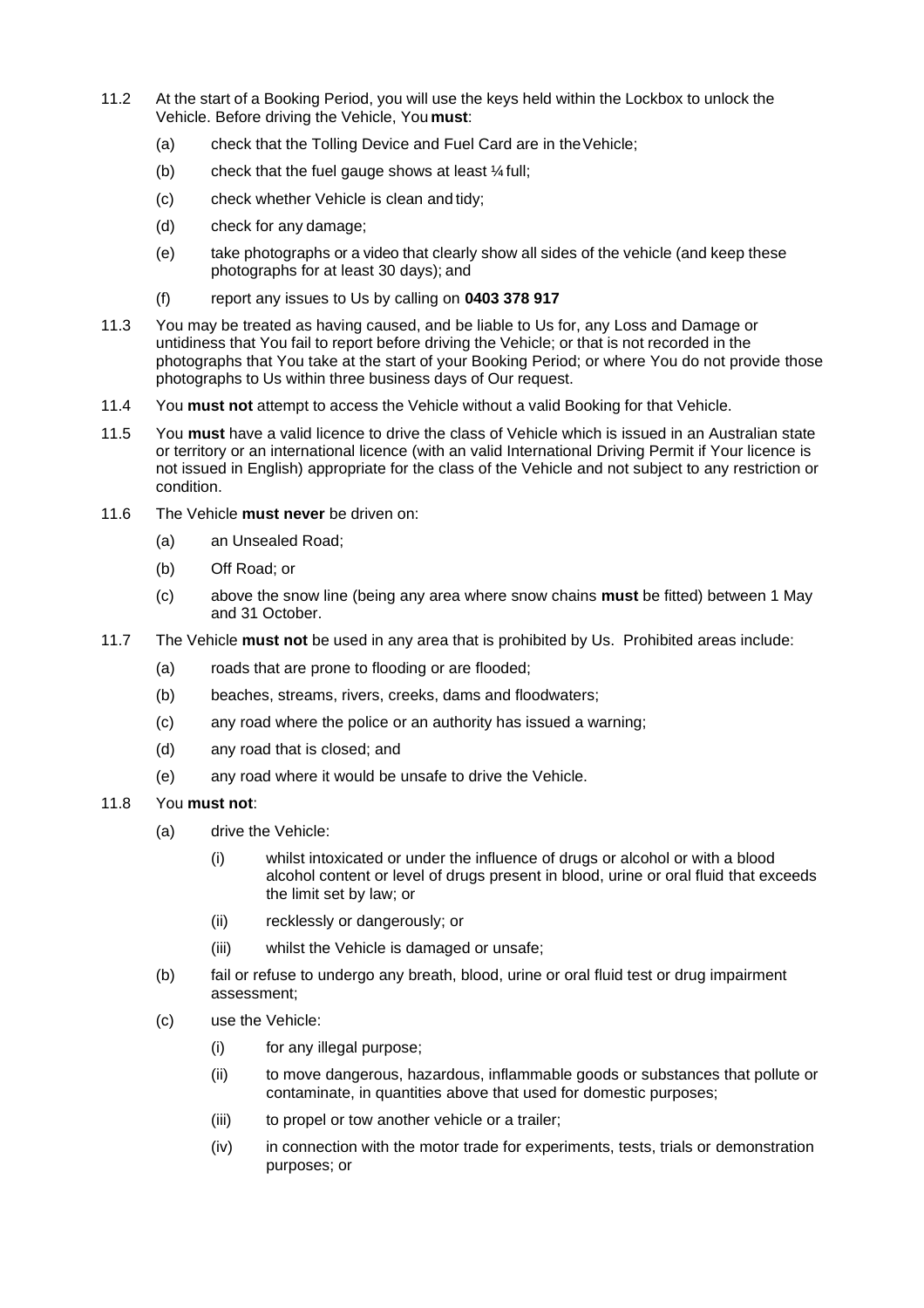- (v) in an unsafe or un-roadworthy condition.
- (d) damage the Vehicle deliberately or recklessly or allow anyone else to do so;

driving the Vehicle under or into an object lower than the height of the Vehicle or narrower than the width of the Vehicle;

- (e) step, stand or sit on the roof or any other panel of the Vehicle and You **must** prevent any passenger from doing so;
- (f) modify the Vehicle in any way;
- (g) sell, rent, lease or dispose of the Vehicle; or
- (h) register or claim to be entitled to register any interest in the Vehicle under the Personal Property Securities Act 2009.
- <span id="page-7-0"></span>11.9 You **must not** use the Vehicle to carry:
	- (a) passengers for hire, fare or reward or for rideshare purposes;
	- (b) more than the number of passengers for which the Vehicle is licensed; or
	- (c) any load that exceeds the limits for which the Vehicle was designed, constructed, registered or licenced.
- <span id="page-7-1"></span>11.10 You **must not** tamper or interfere with the Lockbox System or Tolling Device and You must prevent any other person from doing so.
- <span id="page-7-2"></span>11.11 You **must not** use a mobile phone or a GPS unit whilst the Vehicle is in motion or stationary; but not parked unless the body of the phone or GPS unit is affixed to the Vehicle and the phone or GPS unit is not being held or touched at any time whilst being used.
- 11.12 You **must** comply with all mandatory:
	- (a) seat belt laws and fines may be imposed by the police on any driver or passenger who does not have a seat belt properly adjusted and fastened; and
	- (b) child restraint laws and ensure that for all children under the age of seven years the restraint has been fitted correctly according to the weight and age of the child and that the restraint is properly adjusted and fastened.
- <span id="page-7-3"></span>11.13 You **must:**
	- (a) make sure that the Vehicle is correctly locked when not in use or unattended and the keys or remote control device **must** be kept in Your possession at all times and **must never** be left in the ignition when the Vehicle is unattended; and
	- (b) secure the key in the Lockbox when returning the Vehicle.
- <span id="page-7-4"></span>11.14 You **must** take reasonable care of the Vehicle by:
	- (a) preventing it from being damaged;
	- (b) making sure that it is protected from the weather;
	- (c) maintaining the engine and brake oils and coolant level and tyre pressures;
	- (d) using the correct fuel type; and
	- (e) making sure it is not overloaded.
- 11.15 For Our Benefit and the benefit of other Members You **must not** (and **must not** permit any other person to):
	- (a) smoke in a Vehicle;
	- (b) place stickers, signs, symbols, or other devices, modifications, advertisements or publicity materials on the interior or exterior of the Vehicle without Our permission.

Cleaning, deodorising and administrative charges will apply if there is a breach of this clause, as listed in the Fee Schedule.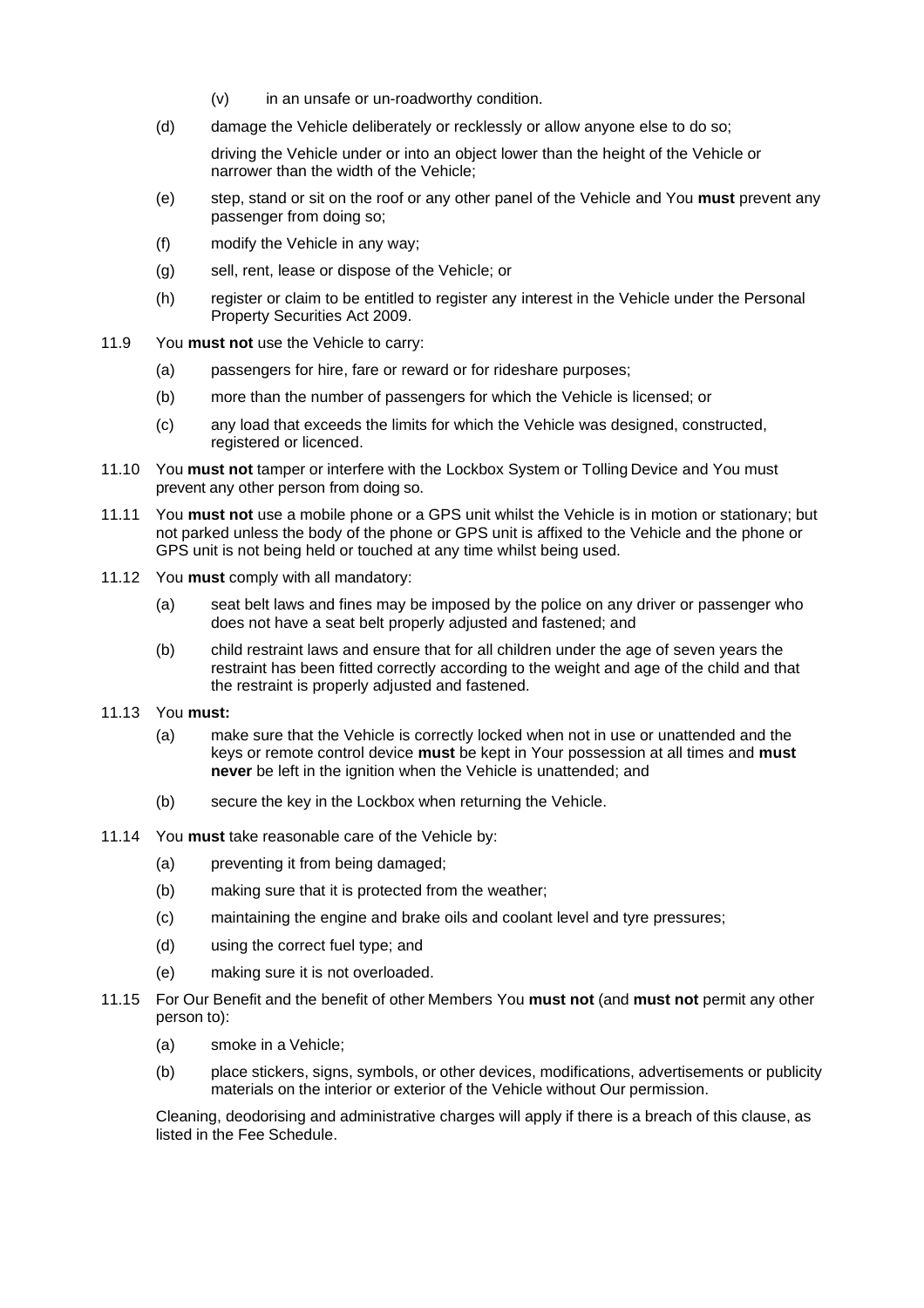#### <span id="page-8-0"></span>**12 ACCIDENTS AND BREAKDOWNS**

- 12.1 If the Vehicle breaks down or is involved in an Accident during a Booking Period, You **must**  follow the reporting, claims processing, and repair procedure set out in in this clause [12.](#page-8-0)
- 12.2 You **must** take reasonable steps to protect the safety of the Vehicle after the occurrence of an Accident or breakdown, including but not limited to following all reasonable instructions given by Us.
- 12.3 If You have an Accident or if the Vehicle is stolen You **must** report the Accident or theft to Us within 24 hours of it occurring and fully complete an Accident/Theft report form.
- 12.4 If the Vehicle is stolen or if You have an Accident where:
	- (a) any person is injured;
	- (b) the other party has failed to stop or leaves the scene of the Accident without exchanging names and addresses; or
	- (c) the other party appears to be under the influence of drugs or alcohol,

You **must** also report the theft or Accident to the Police.

- 12.5 If You have an Accident You must:
	- (a) exchange names and addresses and telephone numbers with the other driver;
	- (b) take the registration numbers of all vehicles involved;
	- (c) take as many photos as is reasonable showing:
		- (i) the position of the Vehicles before they are moved for towing or salvage;
		- (ii) the Damage to the Vehicle;
		- (iii) the damage to any third party vehicle or property; and
		- (iv) the general area where the Accident occurred, including any road or traffic signs;
	- (d) obtain the names, addresses and phone numbers of all witnesses;
	- (e) not make any admission of fault or promised to pay the other party's claim or release the other party from any liability;
	- (f) forward all third party correspondence or court documents to Us within 7 days of receipt; and
	- (g) co-operate with Us in the prosecution of any legal proceedings that We may institute or defence of any legal proceedings which may be instituted against You or Us as a result of an Accident, including attending Our lawyer's office or any Court hearing.
- 12.6 Upon any warning lights or messages becoming illuminated or displayed in the Vehicle, or if you become aware of any mechanical fault with the Vehicle, You **must** as soon as practicable stop driving, park the Vehicle where safe to do so and contact Us or the Roadside Assistance service. You **must not** recommence driving the Vehicle unless directed to do so by Us or the Roadside Assistanceservice.
- 12.7 If a Vehicle suffers a mechanical fault or breakdown while You are driving it, You must:
	- (a) report it to Us by calling **0403 378 917**; and
	- (b) wait with the Vehicle until Roadside Assistance attends theVehicle.
- 12.8 If there is a mechanical issue at the start of a Booking prior to You commencing driving, You **must**  call Us on **0403 378 917** to report the issue and We will help you to arrange alternative transport.
- <span id="page-8-1"></span>12.9 You **must not** let anyone else repair or work on the Vehicle or tow or salvage it without Our prior written authority to do so.
- <span id="page-8-2"></span>12.10 You **must not** leave the Vehicle unattended following an Accident and before the arrival of a tow or salvage operator.
- 12.11 You **must not** attempt to jump start the Vehicle, or use the Vehicle to jump start any other vehicle.
- 12.12 Roadside Assistance callouts are provided at no cost for: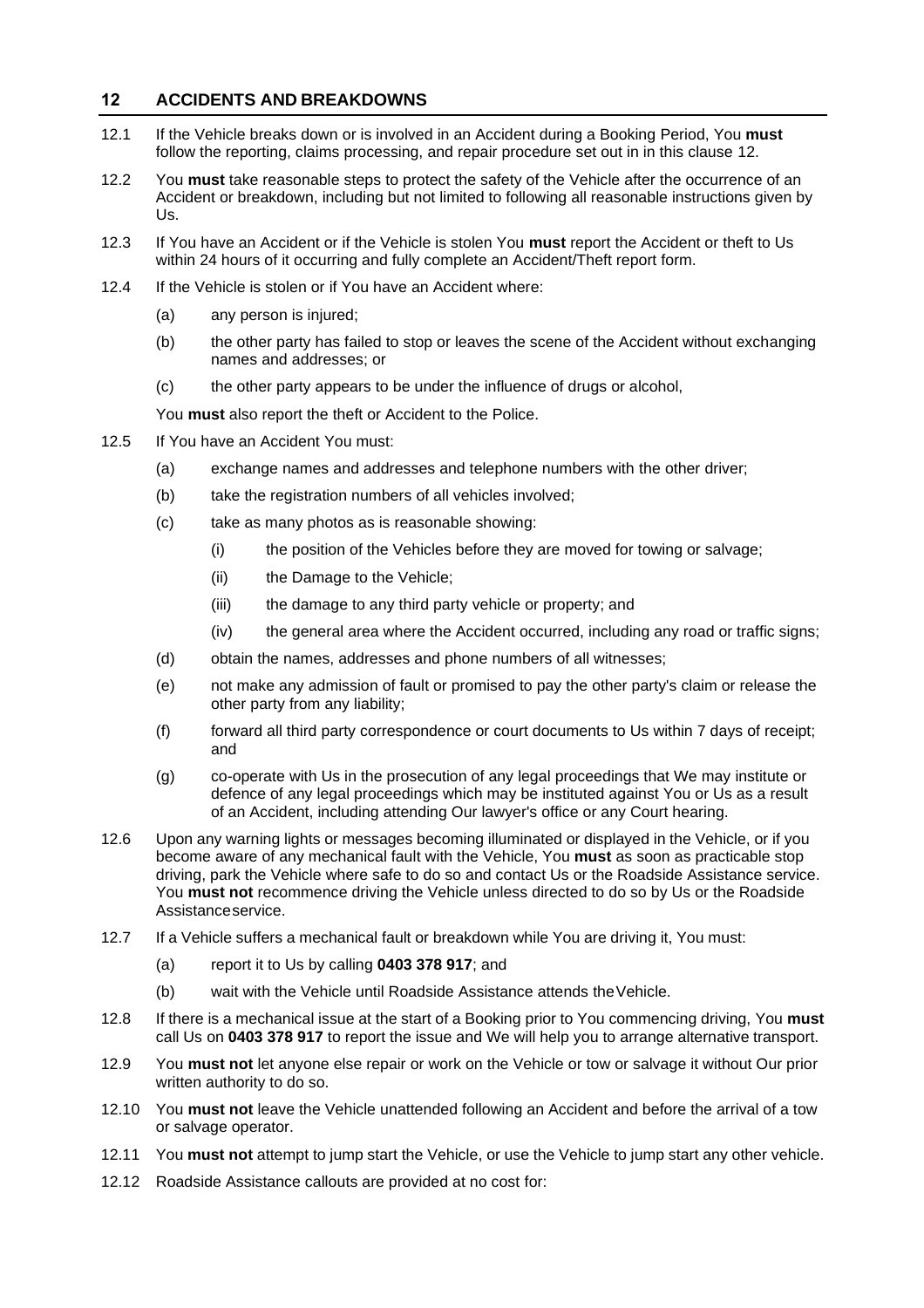- (a) mechanical breakdowns;
- (b) wheel changing (using serviceable spare); and
- (c) towing to an NRMA/RACQ-nominated repairer (up to 20km). (The cost of towing beyond 20km will be charged to the party responsible for the need for Roadside Assistance).
- 12.13 Where, in Our reasonable opinion, You are responsible for the Vehicle running out of fuel, having a flat battery, or having the keys locked inside, You are liable to pay any additional Roadside Assistance charges relating to:
	- (a) provision of emergency fuel;
	- (b) recharging or replacement of flat batteries; or
	- (c) opening the Vehicle.
- 12.14 You **must** return the Vehicle to its Booking location following any tow.
- 12.15 We will not provide any compensation or reimbursement for costs or losses You incur as a result of a Vehicle breaking down. We recommend that all members ensure that they have suitable private travel insurance cover in place to cover such eventualities if they are planning an out-oftown trip.

#### <span id="page-9-0"></span>**13 REFUELING**

We will provide a Fuel Card for the purposes of refuelling the Vehicle. You acknowledge that:

- (a) You may only use a Fuel Card that is provided with a Vehicle for which You have made a Booking in order to purchase fuel for use in that Vehicle;
- (b) You **must** check whether the Vehicle takes diesel or petrol fuel before refuelling, and fill the fuel tank with the lowest-cost type of fuel that the Vehicle is designed to use. You will be fully liable to Us for the costs of any damage caused by using the wrong fuel type in the Vehicle (which costs are not covered under Our Insurance Policy)
- (c) if the Fuel Card is faulty or missing, You **must** pay for the fuel and then seek reimbursement from Us by sending Us a tax invoice for the fuel purchase. The amount will be credited to Your account on the next invoice;
- (d) You **must not** use, or permit or suffer any other person to use, the Fuel Card for any other purpose other than as set out in this Agreement;and
- (e) You **must** indemnify Us for any costs that We may incur in relation to Your use of the Fuel Card in any manner that is not expressly authorised by this Agreement. Failure to adhere to these conditions may mean You are liable for any charges incurred against the Fuel Card plus an administrative fee.

#### <span id="page-9-1"></span>**14 RETURNING THE VEHICLE**

- 14.1 At the end of the Booking Period, You must, for Our benefit and the benefit of other Members:
	- (a) return the Vehicle to the same Private Car Park from where it wasrented;
	- (b) ensure that the fuel tank is at least  $\frac{1}{4}$  full;
	- (c) ensure that the Vehicle is no less clean and tidy than when You started the Booking;
	- (d) close all of the windows;
	- (e) ensure that all lights and accessories are turned off;
	- (f) leave the Fuel Card inside the glove box;
	- (g) check that you have removed any of your personal possessions from the Vehicle;
	- (h) Lock the Vehicle with the key then lock the key in the Lockbox. and;
	- (i) take photographs or a video that clearly show all sides of thevehicle.

If You do not do all of these things, You may be charged an amount in accordance with the Fee Schedule. These amounts may be payable to Us for our account or payable to Us.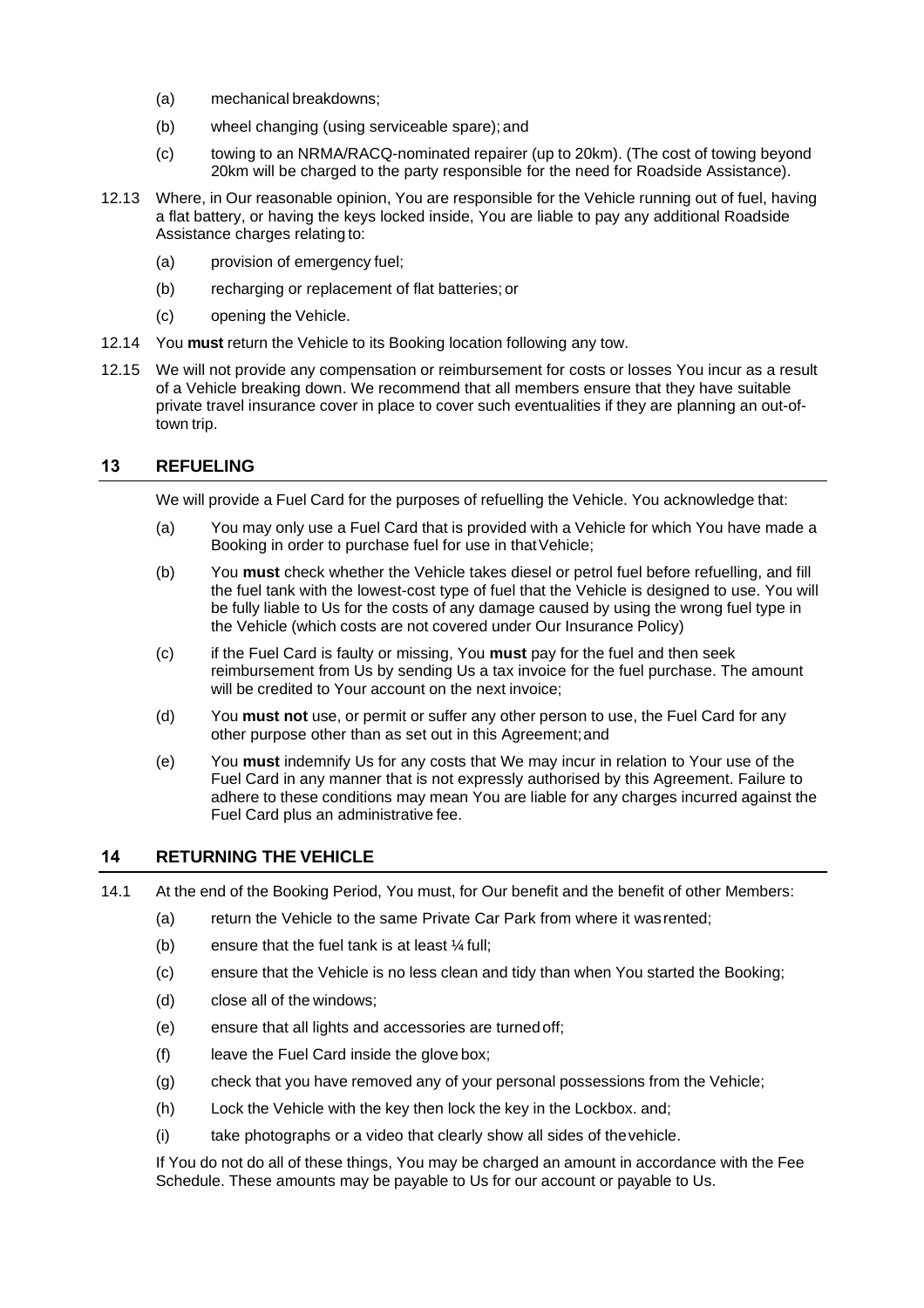- <span id="page-10-4"></span>14.2 If You use a Vehicle outside of a valid Booking Period, including if You fail to return the Vehicle and its key within 12 hours after the end of the Booking Period, this will be taken to be a theft of the Vehicle and after making reasonable attempts to contact You We may:
	- (a) report the vehicle as being stolen; and/or
	- (b) take steps to locate, recover and repossess the Vehicle, or engage a third party to recover the Vehicle, without further notice to You.
- <span id="page-10-3"></span>14.3 If the Vehicle is found illegally parked, apparently abandoned or is used or obtained as prohibited under this Agreement, We may, after making reasonable attempts to contact You, recover the Vehicle or engage a third party to recover the Vehicle, To the extent permitted by law, You waive any right to any hearing or to receive any notice or legal process as a precondition of Our recovering the Vehicle in accordance with this clause [14.3.](#page-10-3)
- 14.4 You **must** pay to us immediately on demand any costs we reasonably incur in recovering a Vehicle under clause [14.2](#page-10-4) or [14.3.](#page-10-3)

#### <span id="page-10-0"></span>**15 LIABILITY FOR PARKING AND DRIVINGINFRINGEMENTS**

- 15.1 If an Infringement Notice is issued in relation to an infringement occurring during a time which You have possession of a Vehicle, or as a result of your failure to leave the Vehicle in a legal, unrestricted parking space at the end of a Booking Period, then You are responsible to Us for payment of the Infringement Notice and any demerit points will accrue to Your licence.
- 15.2 You **must** pay any Infringement Notice that You are responsible for in full on or before the date that payment is due. If We receive an Infringement Notice that You are responsible for, then:
	- (a) We will charge Your Card for the amount due under the Infringement Notice;
	- (b) If we cannot charge Your Card for any reason, or if demerit points apply for the infringement, then We will inform the relevant authority that You were the driver of the Vehicle at the time of the Infringement and the authority will then issue the Infringement Notice to You; and
	- (c) We may charge You an administration fee for each Infringement Notice received, in accordance with the Fee Schedule.
- 15.3 You will be responsible to Us for the full cost of recovery and any damage to the Vehicle should the Vehicle be seized, towed or impounded whilst in Your possession or as a result of Your failure to leave the Vehicle in a legal, unrestricted parking space at the end of a Booking Period, in addition to any additional late fees and/or extended Booking fees resulting from a late return of theVehicle.
- 15.4 If You dispute Your liability for an Infringement Notice, then You may raise the dispute with Us and We will deal with it in accordance with the Complaints and Dispute Resolution Policy.

# <span id="page-10-1"></span>**16 LIABILITY FOR TOLLS**

- 16.1 You will be liable for payment of any Tolls incurred in relation to the use of a Vehicle during the period for which You have use of that Vehicle.
- 16.2 Your liability for the Toll will commence at the time the Toll is incurred. We will provide credit to You for the amount of the Toll from that time until the time that payment for the toll falls due under your weekly invoice.
- 16.3 If You dispute a Toll that has been charged to You or for which We have attributed responsibility to You, then You can ask Us to review Our records to reassess liability for the Toll.

#### <span id="page-10-2"></span>**17 FEES AND COSTS**

- 17.1 You agree to pay to Us:
	- (a) the Membership Fee applicable to the Membership Plan that You have selected;
	- (b) any additional fees, charges and penalties in accordance with this Agreement and the Policies (or notified by Us in accordance with the Agreement from time to time), including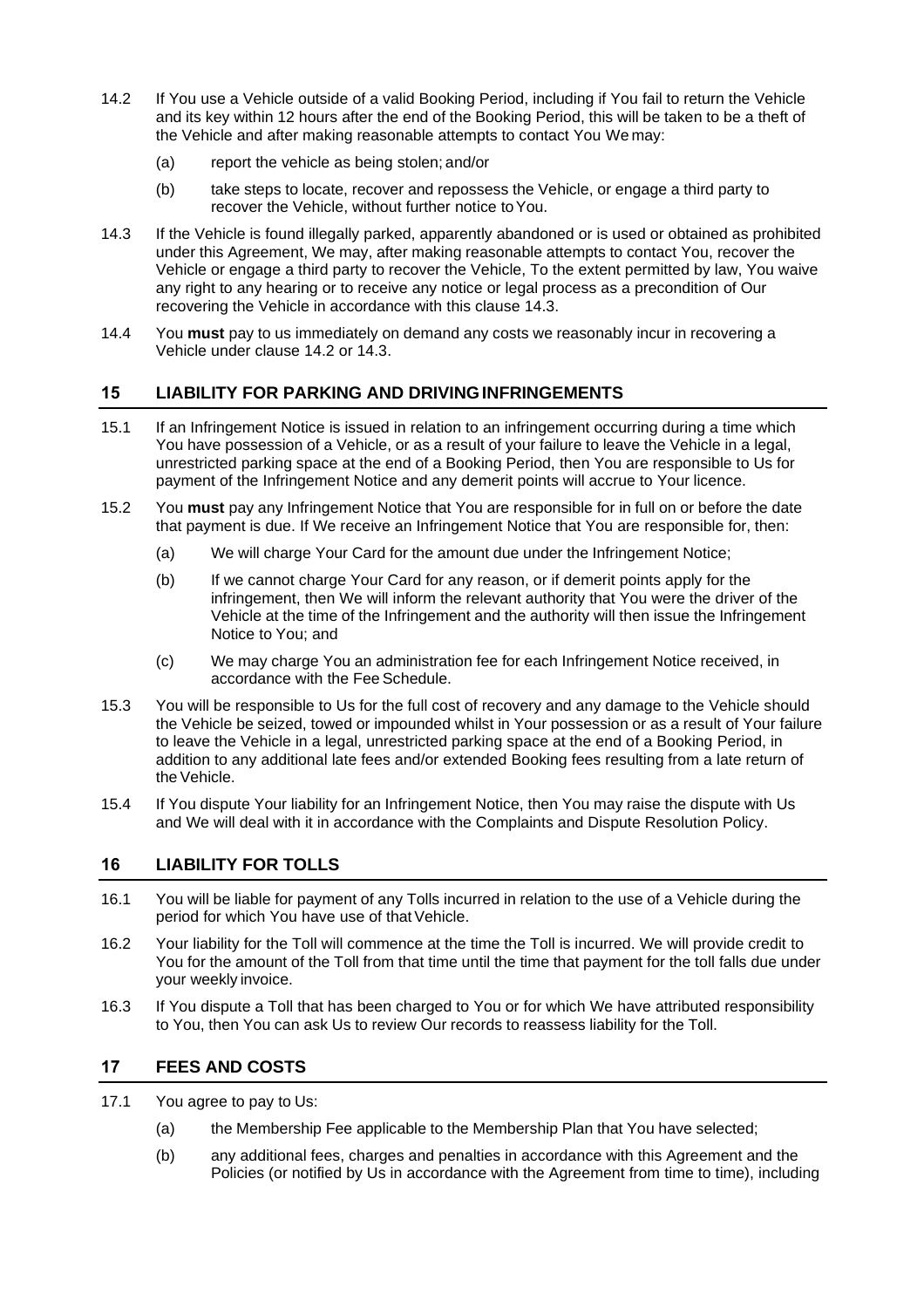without limitation costs relating to any Infringements, Tolls, fuel charges for which You are responsible, any Damage Cover Liability or other liabilities arising from Your use of the Service and from Your use of Vehicles;

- (c) all fees and charges that are incurred in relation to the use of the Service using Your Member ID, even if You did not authorise the use of Your Member ID; and
- (d) GST and all other taxes or levies on any of the amounts payable under this Agreement.
- 17.2 Calculation of Fees and Charges To calculate Fees and Charges, We will use billing information generated or received by Us, which mayinclude:
	- (a) information collected by the Booking System;
	- (b) information collected in connection with the use of a FuelCard;
	- (c) information collected in connection with the use of a Tolling Device; and
	- (d) any other information that is relevant to determining the Fees and Charges applicable to Your use of the Service.
- 17.3 We may bill You in advance or arrears for some or all of the Fees and Charges payable by You under this Agreement. We will try to include all Fees and Charges for the relevant billing period on Your invoice. However, this is not always possible and We may include these unbilled Fees and Charges in one or more laterInvoices**.**

#### <span id="page-11-0"></span>**18 INVOICING AND PAYMENT**

- 18.1 We will charge Your Card on the days following any Booking that You make use of a vehicle, for the Fees and Charges relating to that Booking.
- <span id="page-11-2"></span>18.2 For Bookings longer than six days, We reserve the right to charge You for all or part of the estimated amount prior to commencement of the Booking and/or in instalments during the Booking Period.
- 18.3 We will issue Invoices to You on a regular basis showing Your Membership Fees and itemised Toll charges payable by You in accordance with this Agreement as well as a summary of all Booking charges and payments for the relevant period.
- 18.4 If the Invoice shows an amount owing by You to Us, We will charge Your Card for that amount on the date shown in the Invoice.
- 18.5 If You fail to pay the amounts that You owe under this Agreement within the time allowed for payment (including if the Card that You have provided to Us for payment purposes is declined by the Card issuer or bank), then at Our discretion, We may:
	- (a) charge a handling fee as set out in the FeeSchedule
	- (b) charge interest on the outstanding amount, calculated daily at the rate equal to Westpac Banking Corporation standard business overdraft rate plus2%;
	- (c) suspend provision of the Service to You, including by restricting or disabling Your access to Our Website and preventing You from making or accepting Bookings; and/or
	- (d) terminate Your Membership.
- 18.6 If You are in default of any obligation to pay money to Us under this Agreement, You **must**  indemnify Us for the reasonable costs We incur in taking action against You to recover that amount.

#### <span id="page-11-1"></span>**19 CREDIT AND DEBIT CARD CHARGES**

- 19.1 You authorise Us to retain the Card information for the purpose of future transactions.
- 19.2 You authorise Us to charge the Card in respect of all Fees and Charges due and payable under this Agreement.
- 19.3 You warrant that the Card is Yours and You (whether alone or with another person or other people) are responsible for all amounts charged or debited to that Card. Where the Card is not in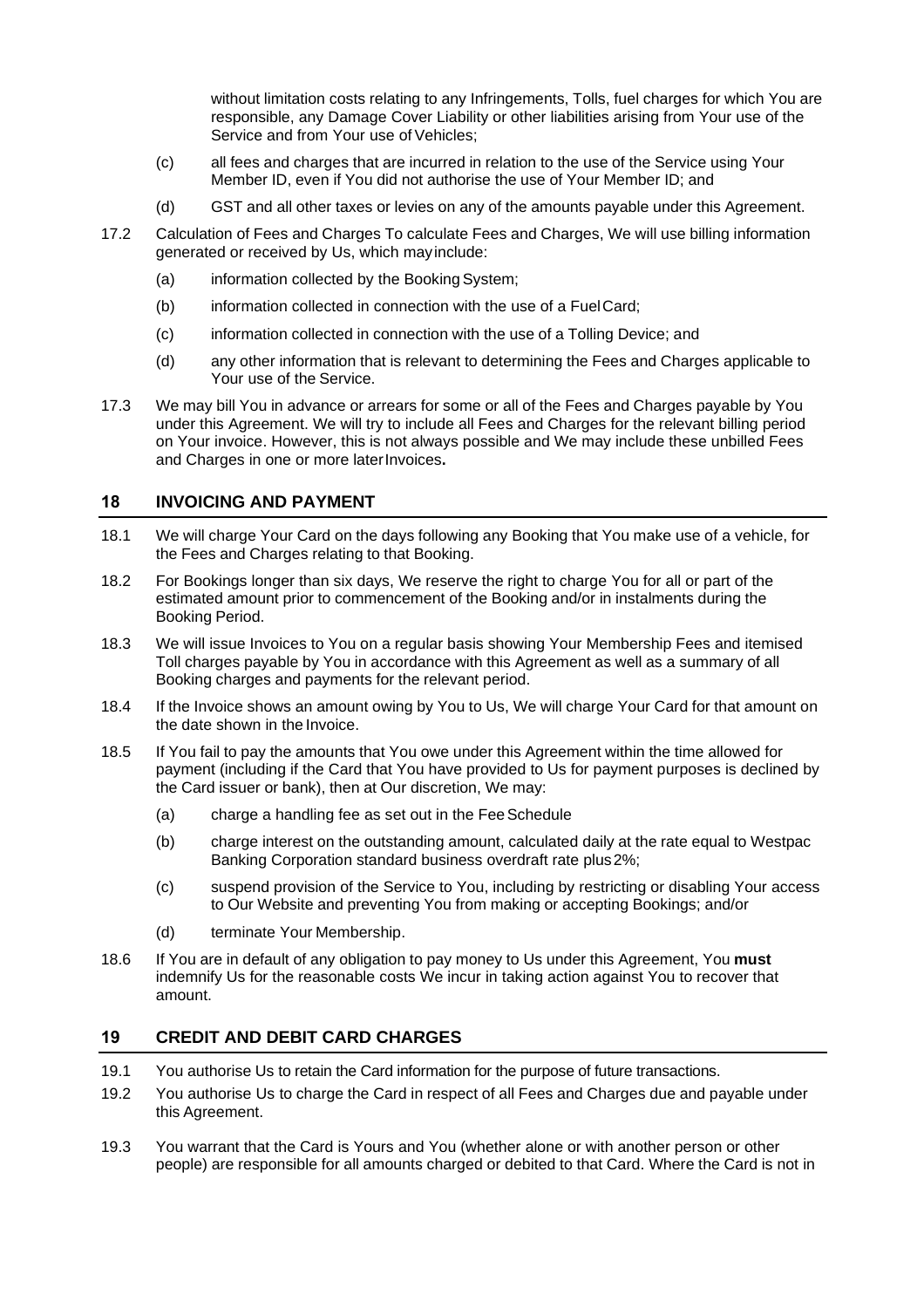Your name, You warrant that You are authorised to permit and authorise Us to charge the Card in accordance with this Agreement.

#### <span id="page-12-0"></span>**20 PRIVACY**

- 20.1 We will comply with all relevant privacy legislation and our Privacy Policy in relation to Your personal information. You can find our Privacy Policy on our Website at [www.bayislandscarshare.com.au](http://www.bayislandscarshare.com.au/)
- 20.2 The terms of Our Privacy Policy form part of this Agreement. Our Privacy Policy sets out how We collect, use, store and disclose Your personal information.
- 20.3 If We do not collect personal information from You, We will not be able to provide Our Services to You and if any of the personal information You provide is incomplete or inaccurate, the quality of Our services may becompromised.
- 20.4 You can tell Us if You do not consent to Our use of such information, or if You do not wish to receive such information, or if you have any questions about Our Privacy Policy, by calling Us on **0403 378 917** or by sending an email to [info@bayislandscarshare.com.au](mailto:info@bayislandscarshare.com.au)
- 20.5 By entering into this Agreement and by providing us with personal information, You represent to us that You have read, and agree to, the terms of Our Privacy Policy.

#### <span id="page-12-1"></span>**21 CANCELLATION AND SUSPENSION OF MEMBERSHIP**

- 21.1 We may immediately cancel or suspend Your Membership at any time if You:
	- (a) Commit a Major Breach of this Agreement; or
	- (b) fail to make a payment that is due under this Agreement within 30 days after We give You written notice of the payment default.
- 21.2 We may cancel Your Membership with no less than 30 days' notice at Our sole discretion.
- 21.3 You may terminate this Agreement at the expiry of the Initial Term or any Subsequent Terms by providing written notice of Your intention to do so no later than one (1) week before the expiry of the Initial Term or Subsequent Terms, to take effect upon the expiry of the Initial Term or Subsequent Terms.
- 21.4 If You terminate during the Initial Term or any Subsequent Terms, You acknowledge and agree that you will forfeit any Membership Fees paid in advance. You may cancel Your Membership with immediate effect in exceptional circumstances with Our agreement.
- 21.5 This Agreement shall automatically renew and be extended from year to year upon the expiration of the Membership Term (as extended if extended) unless terminated by either party by written notice prior to its termination date.
- 21.6 If Your Membership is cancelled, either by You or by Us,then:
	- (a) You **must not** use the Service on or after the date of cancellation;
	- (b) We will issue a final Invoice within 60 business days of the cancellation of Your Membership and either make payment to You or charge Your Card for amounts owing by You, in accordance with this Agreement;and
	- (c) this Agreement will terminate on the date that We have received final payment.
- 21.7 Termination of this agreement does not affect any accrued rights or liabilities up to (and including) the date of termination.

#### <span id="page-12-2"></span>**22 RESOLVING YOUR COMPLAINTS**

22.1 If You have a complaint or dispute about any of the services provided under this Agreement or decisions made on a Damage or theft claim, You may refer Your complaint or dispute to Our Internal Disputes Resolution Process where Your complaint will be reviewed by an employee who has the experience, knowledge and authority to conduct a full review.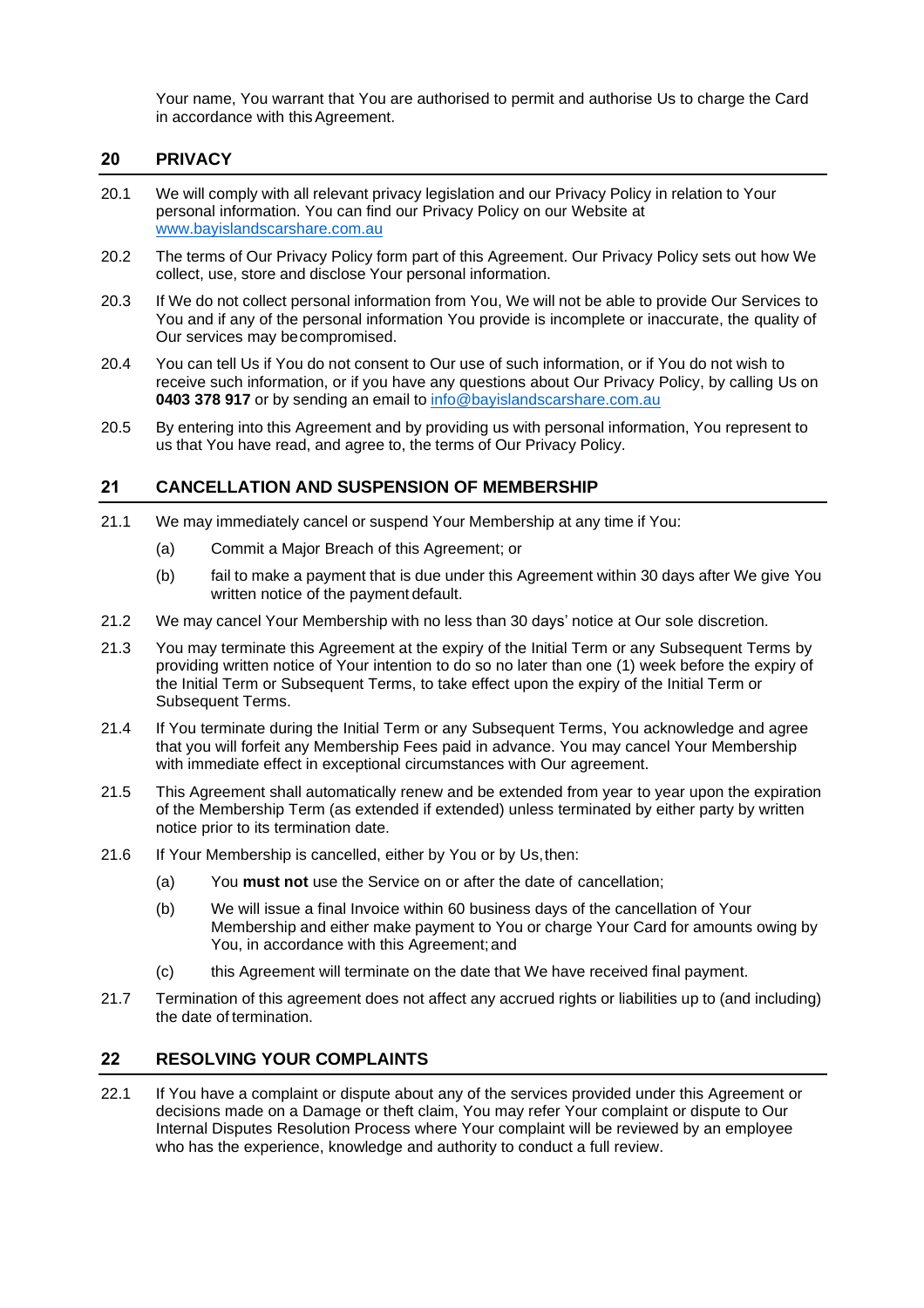- 22.2 The first step is to contact Us on **0403 378 917** or by sending an email to info@bayislandscarshare.com.au and We will acknowledge receipt of Your complaint or dispute within 10 working days.
- 22.3 Provided We have all the necessary information We will review Your complaint or dispute and respond to You in wiring with reasons for Our decision within 15 working days or if further investigation is required, within a reasonable time frame that We will endeavour to agree with You.

#### <span id="page-13-0"></span>**23 GOVERNING LAW, OTHER**

- 23.1 This Agreement is governed by the laws of Queensland, and each party submits to the nonexclusive jurisdiction of the courts of that state.
- 23.2 You may only assign this Agreement or a right under this Agreement with Our prior written consent. We may assign this Agreement or a right under this Agreement by written notice to You.
- 23.3 If the whole or any part of a provision of this Agreement is invalid or unenforceable in a jurisdiction it must, if possible, be read down for the purposes of that jurisdiction so as to be valid and enforceable. If however, the whole or any part of a provision of this Agreement is not capable of being read down, it is severed to the extent of the invalidity or unenforceability without affecting the remaining provisions of this Agreement or affecting the validity or enforceability of that provision in any otherjurisdiction.
- 23.4 Except where this Agreement expressly states otherwise, this Agreement does not create a relationship of employment, trust, agency or partnership between the parties.

#### <span id="page-13-1"></span>**24 THIRD PARTY SOFTWARE TERMS AND CONDITIONS**

- 24.1 Bay Island Car Share Pty Ltd uses 3rd party software to facilitate the booking process. The provider SimplyBook.me ltd, provides an appointment and scheduling system that has many additional features such as promotion and marketing system, sales system and client contact system. By using the site and/or applying to become a member of Bay Islands Car Share Pty Ltd, you agree to the following SimplyBook.me terms andconditions:
	- (a) Definitions:

SimplyBook.me services or SimplyBook.me system — is a system provided by SimplyBook.me ltd that allows system users to get various business functionalities that help them to run their business. The SimplyBook.me system can run under various domain names, such as: SimplyBook.me, SimplyBook.it, SimplyBook.asia, BookingTroll.eu and other names that offer the sameservices.

Service provider or user — Company or person that provides services, rents tools, equipment, space etc. and uses the SimplyBook.me system to accept and treat bookings online, send promotions, sell products and do other related things that helps them run their service business.

- (b) Client/s or service buyer/s Clients can be any type of person that books an appointment or buys a product online with a service provider that has a user account with the SimplyBook.me system. This can for example be patient, student, or client.SimplyBook.me is the processor of data for the clients of the SimplyBook.me system.
- (c) The user of the system, often same as service provider, is the controller of your data (the client data). You can ask the controller of your data for all personal information that he may hold on you, he can delete it and rectify by yourrequests
- (d) If you use the SimplyBook.me system or related sites, you agree to that you will not:
	- (i) violate any laws, third party rights or our policies;
	- (ii) use our sites and tools if you are not able to form legally binding contracts, are under the age of 18;
	- (iii) fail to deliver services ordered from you, unless the buyer gets a refund or can get similar or same service at a different time and date agreed by both parties;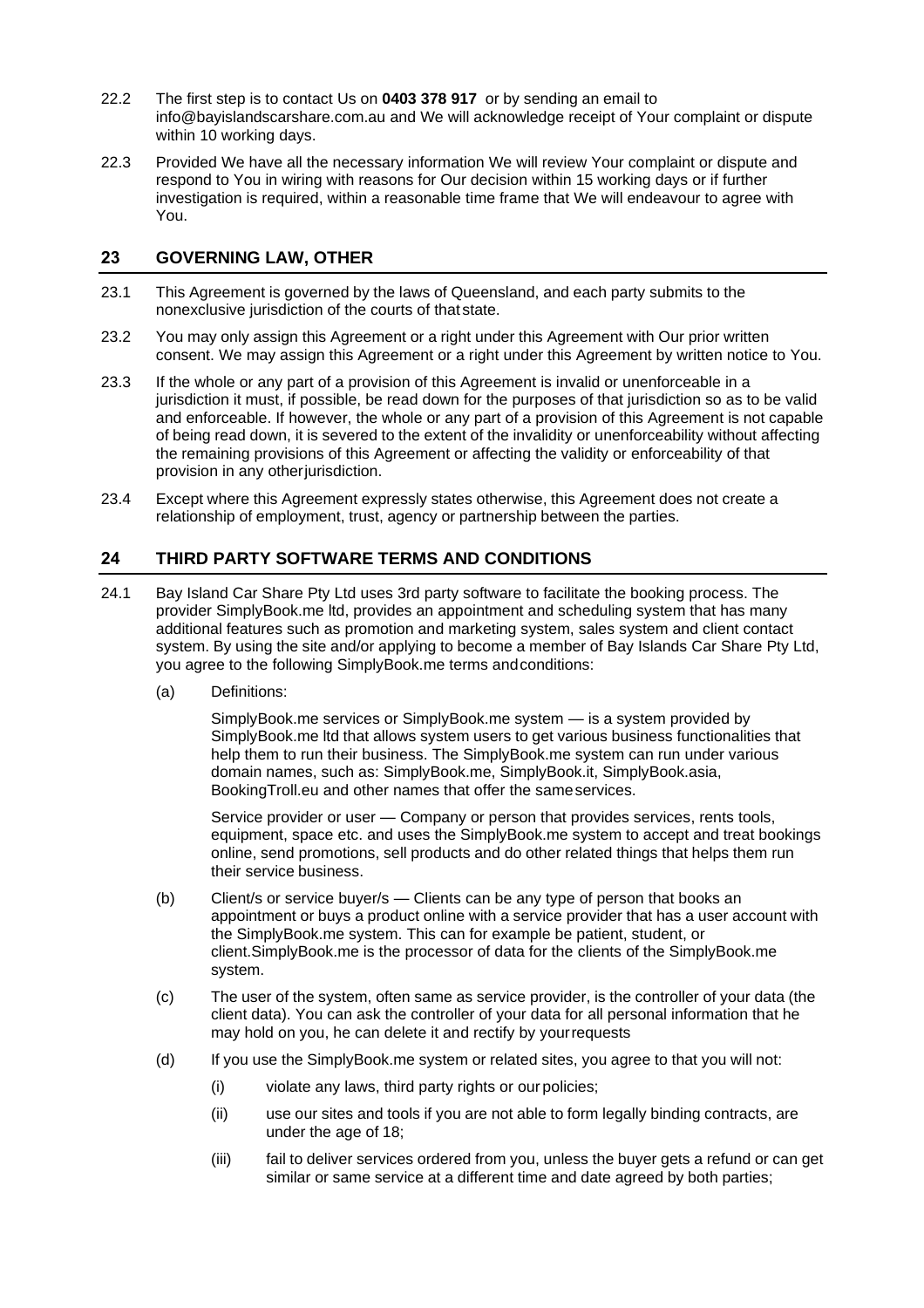- (iv) interfere with other users' listings;
- (v) post false, inaccurate, misleading, defamatory, libelous content (including personal information) or use the service and site for link buildingpurposes;
- (vi) take any action that may undermine feedback and/or ratings systems;
- (vii) distribute or post spam, unsolicited, or bulk electronic communications, chain letters, or pyramid schemes;
- (viii) distribute viruses or any other technologies that may harm any visitors of the site; or
- (ix) harvest or otherwise collect information about users, including email addresses, credit cards without their consent.
- (e) SimplyBook.me does not offer any purchase guarantees concerning client's payments for appointment bookings or service purchases or other product purchases from service providers. SimplyBook.me offers service providers a way to sell their services, and buyers, clients, patients a method to book these services. Service providers can use our tools to offer their clients to pay for services online. Buyers and service providers share the responsibility for making sure purchases and service orders facilitated by SimplyBook.me are in good spirit, rewarding and hassle-free. SimplyBook.me encourage buyers to work with sellers before opening a complaint with SimplyBook.me. SimplyBook.me takes no responsibility for wrongful service orders, services provided by service providers or services not provided by service providers even if they are purchased and paid for.It is strongly recommended that buyers inform themselves about the service provider before booking with them and before paying online and for the service providers to make sure buyers are for real.

#### <span id="page-14-0"></span>**25 DEFINITIONS AND INTERPRETATION**

**Accident** means any collision between the Vehicle and any other object, including another vehicle, or any other incident or occurrence that results in the Vehicle being damaged, lost or destroyed.

**Agreement** means the agreement comprising the Member Agreement, the Policies and the Fee Schedule.

**Booking** means an instance where a Member uses the Service to reserve a Vehicle belonging to another Member.

**Booking Fee** means the amount charged by Us to process each Booking.

**Booking Period** means the period of a Booking (including any amendments to that period that are made and accepted through the BookingSystem).

**Booking System** means the technology that coordinates Bookings and payments and performs the remote management of the Lockbox System.

**Borrower** means a Member who borrows, or makes a Booking to borrow, a Vehicle "Card" means the credit or debit card that a Member has selected as their primary method of payment to Us for amounts owing to Us.

**Damage Cover Liability** or **DCL** means the amount You **must** pay if there is Loss and Damage that is covered by Our Insurance Policy. The amount You **must** pay varies according to the Membership Plan You have selected and may be varied by advance notice to You.

**Driving History** means the driving-related events in Your past that We will use to help assess Your suitability for the Service.

**Eligibility Requirements** means the minimum requirements set out in clause 3 that Members **must** meet in order to obtain and maintain Membership in theService.

**Fee Schedule** means the pages on Our Website setting out the fees or charges We may charge You in connection with Your Membership or Your use of the Service, as updated, published on Our Website and notified to Members from time totime.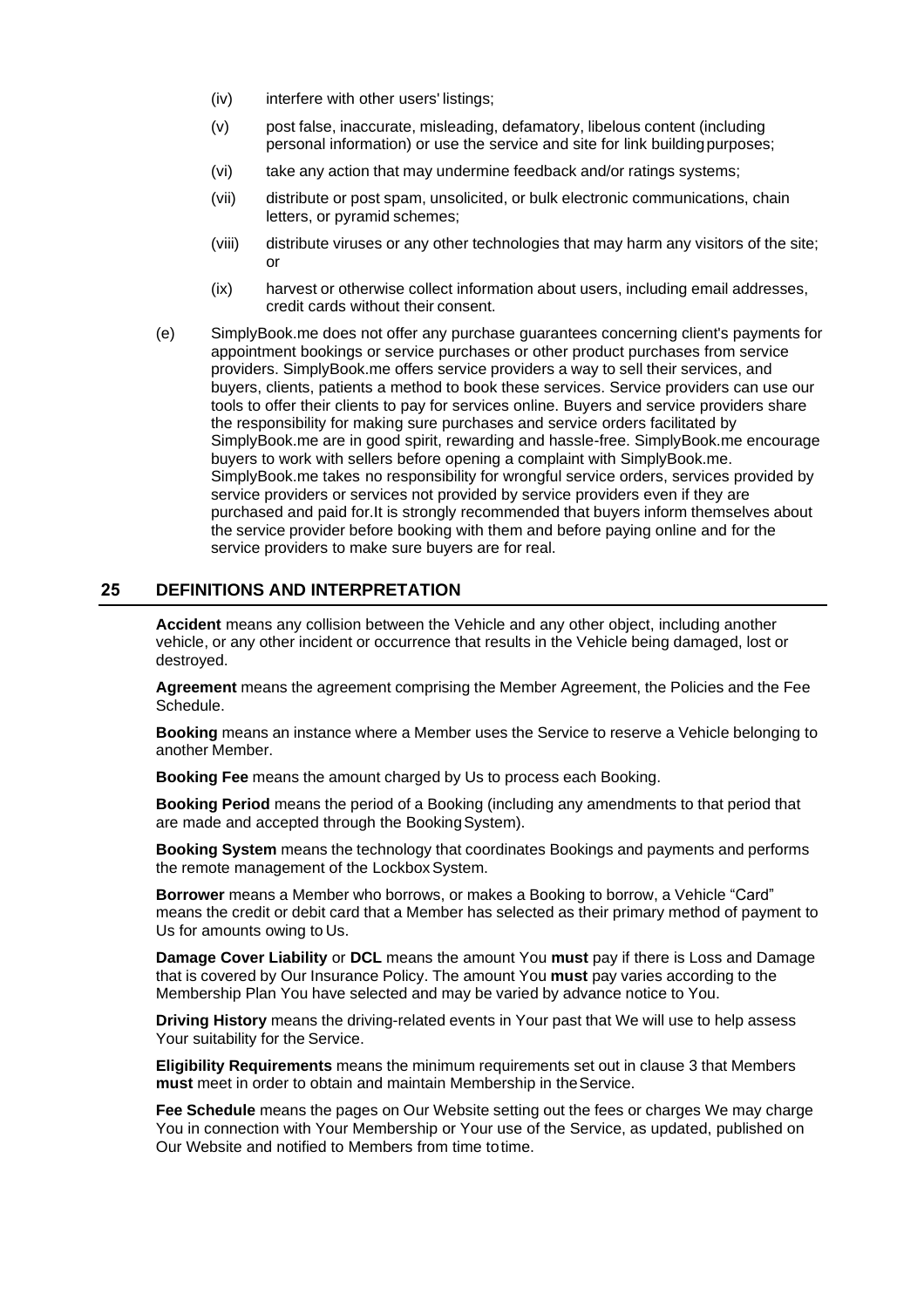**Fees and Charges** means the set of charges levied on Members arising from their Membership in, and use of the Service.

**Fuel Card** means the Motorpass card located in each Vehicle for the use of Borrowers to pay for fuel added to the Vehicle. Use of the Fuel Card is governed by clause [13.](#page-9-0)

**GPS** means Global Positioning System.

**Infringement Notice** means the notification of any driving or parking offence.

**Invoice** means the itemised report of a Member's use of the Service and will include details of any Fees and Charges incurred and any paymentsmade.

**Lockbox System** means the combination of the digital lockbox device that fixes to a car boot (the **Lockbox**), the GPS technology and other peripheral equipment installed in a Vehicle to enable it to participate in the Service.

**Loss and Damage** means:

- (a) damage to the Vehicle that requires repair or replacement (excluding normal wear and tear);
- (b) loss arising from theft of the Vehicle or fire damage to the Vehicle;
- (c) towing, storage and recovery charges; and
- (d) Third Party Loss.

**Major Breach** means a breach of any of clauses [6,](#page-3-0) [11.1,](#page-5-2) [11.4,](#page-6-0) [11.5,](#page-6-1) [11.6,](#page-6-2) [11.7,](#page-6-3) [11.8,](#page-6-4) [11.9,](#page-7-0) [11.10,](#page-7-1) [11.11,](#page-7-2) [11.13,](#page-7-3) [11.14,](#page-7-4) [12.9](#page-8-1) or [12.10](#page-8-2) that causes Damage, theft of the Vehicle or Third Party Loss.

**Member** means any person whose Membership Application has been accepted by Us.

**Member Profile** means the information about You that is stored on Our systems.

**Membership** means the state of being an active Member of the Service.

**Membership Application** means an application for Membership, which may be made electronically, and includes all of the information provided by the prospective Member in that form or in connection with that application;

**Membership Fee** means the monthly amount payable by a Member to Us according to the Member's selected Membership Plan.

**Membership Plan** means a rate plan available to Members. Different plans are available and can be viewed on Our Website.

**Our Insurance Policy** means Our fleet motor comprehensive insurance policy with an APRA approved, Australian licensed insurer.

**Period of Cover** means the period during which Your Agreement is in force.

**Policies** means each of the policies as published or made available on Our Website from time to time relating to the use of the Service by Members, and includes:

- (a) the Complaints and Dispute Resolution Policy;
- (b) the Damage Policy;
- (c) the Privacy Policy;
- (d) the Refunds Policy;
- (e) the Website Terms of Use; and
- (f) the MemberHandbooks.

**Roadside Assistance** means the 24/7 breakdown service provided by RACQ.

**Bay Islands Car Share Pty Ltd** (also **We**, **Us** or **Our**) means Bay Islands Car Share Pty Ltd.

**Third Party Loss** means: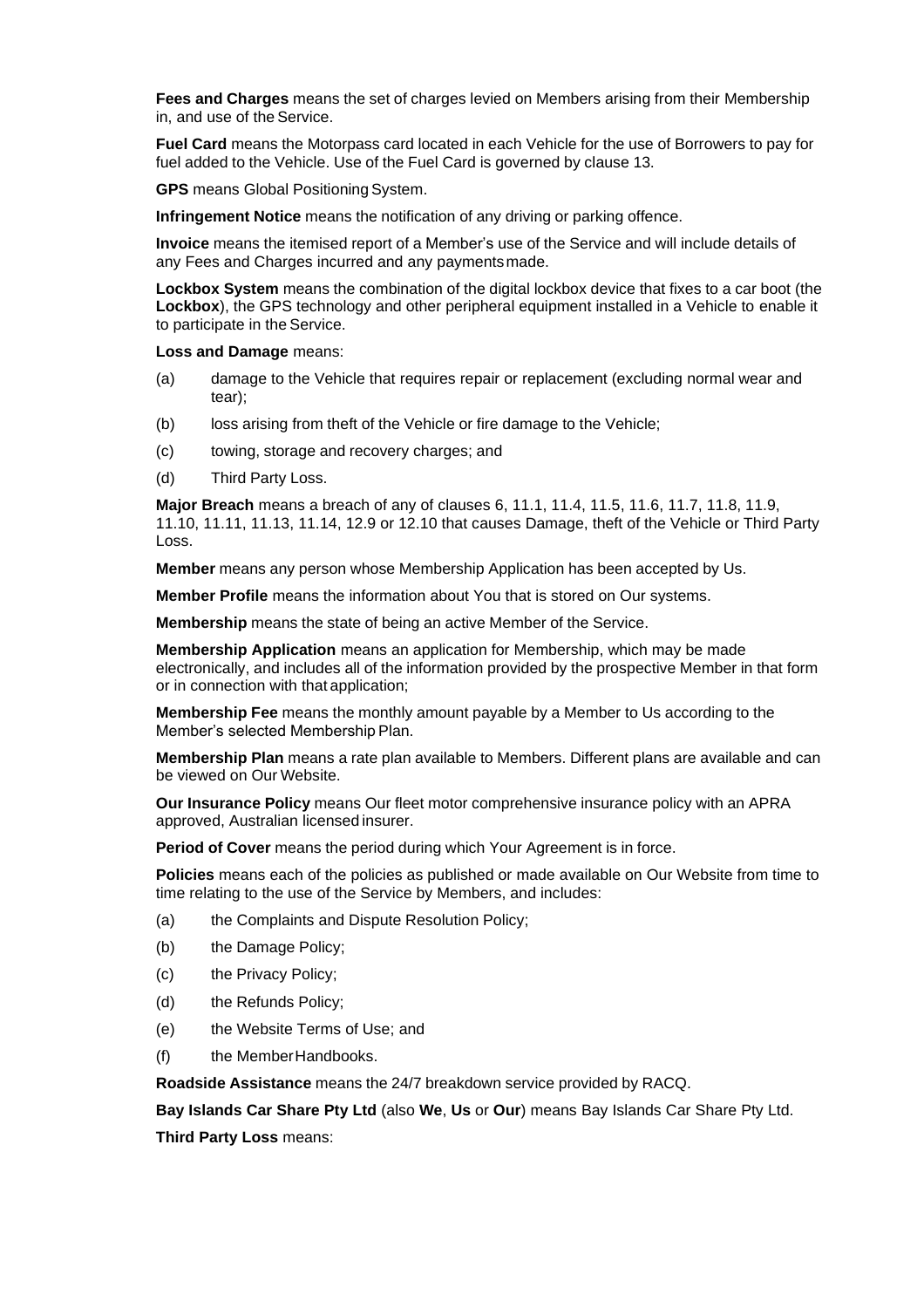- <span id="page-16-0"></span>(a) legal liability to pay compensation for accidental loss or damage to someone else's property arising out of an Accident during the Period of Cover where You was at fault and the legal liability arises out of the use of a Vehicle;
- (b) legal liability arising out of the use of a Vehicle that results in death or bodily injury to another person (not including any person who is driving or in charge of the Vehicle or a member of Your family), provided that the event or series of related events that gave rise to the legal liability, or any part of it, is not covered or indemnified in any way by any statutory or compulsory insurance or any compensation scheme or fund (except where the lack of coverage or indemnification results from Your failure to insure or register Your Vehicle or to comply with the requirements of such a policy, fund or scheme);
- (c) costs of defending a legal claim for compensation for loss or damage described in [\(a\),](#page-16-0) provided that We have approved the costs and expenses prior to them being incurred.

**Toll** means an amount charged by the owner or operator of a toll road, and includes any penalties, fees or other amounts charged in relation to the late payment of a toll.

**Tolling Device** means any tag or device installed in a Vehicle for recording electronic Tolls.

**Underbody Damage** means any damage to the Vehicle caused by or resulting from contact between the underside of the Vehicle and any part of the roadway or any object or obstruction, including kerbs, gutters, speed or road humps, barriers or wheel stops and does not arise as a result of an impact with another vehicle.

**Vehicle** means a vehicle including its accessories, keys, remote opening devices and Tolling Device, made available for sharing through the Service.

**Vehicle Profile** means the photographs and other information maintained by the Us about a Vehicle that is available to other Members through Our Website. A subset of the information will also be available to the general public through Our Website.

**Website** means the website bayislandscarshare.com.au and any associated mobile sites and sub-domains.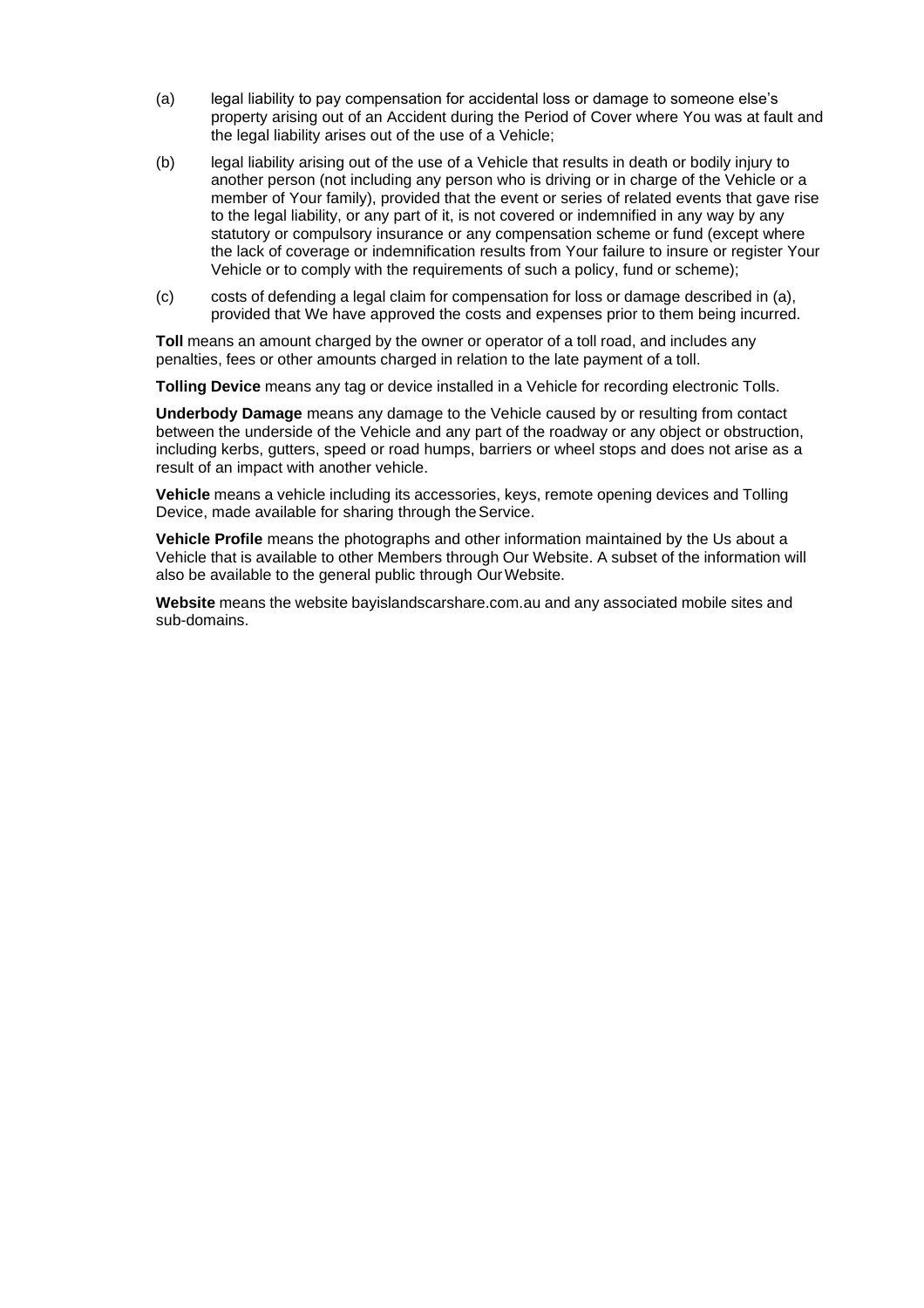# OWNER AGREEMENT

1.1 This section applies to you as additional terms and conditions and forms part of your Member Agreement, if you are an Owner and you apply to List a Vehicle for Sharing through the Service. The definitions contained on the Member Agreement apply to this Owners Agreement.

#### **2. VEHICLE ELIGIBILITY CRITERIA**

- 2.1 A Vehicle that is made available at any time for sharing through the Service must (unless we agree otherwise):
	- a) be registered in the state or territory in which it is made available for sharing;
	- b) be in a roadworthy condition at all times, and be submitted for roadworthiness inspections in accordance with any requirements of a regulator in your state or territory;
	- c) be well maintained, with maintenance properly scheduled and recorded using the applicable manufacturer's maintenance schedule as a guide;
	- d) be manufactured during or after the year 2005;
	- e) have been driven fewer than 300,000 kilometres;
	- f) not have been altered in a way that materially changes the performance, appearance or purpose of the Vehicle, except with our written permission;
	- g) have a power rating of less than 200 kilowatts (250 kilowatts for 4WDs);
	- h) have seating for a maximum of 12 passengers;
	- i) be a private passenger vehicle with four wheels; and
	- j) have a market value less than \$20,000 (noting that we may also decline or remove Vehicles with a lowermarket value threshold from the Service, or require them to implement additional security measures, based on our security and risk management requirements).
- 2.2 You agree that:
	- a) we may independently verify your Vehicle's registration details;
	- b) your Vehicle meets all of the Eligibility Requirements set out at clause 27.1; and
	- c) if you are not the registered owner of your Vehicle, the registered owner has given you permission to make your Vehicle available for sharing through the Service. You are fully responsible for securing the owner's permission to list the Vehicle with Bay Islands Car Share and complying with the scope of any permission granted.
- 2.3 You may, with our express permission, List a Vehicle while you hold a restricted, learner's or provisional driver licence or while you are not licenced to drive. You must disclose to us any changes or restrictions to your driver licence, including if at any time you hold a learner's or provisional driver licence, and must not use the Service to book or drive any Vehicle other than your own Vehicle while you hold a restricted, learner's or provisional driver licence or while you are not licenced to driv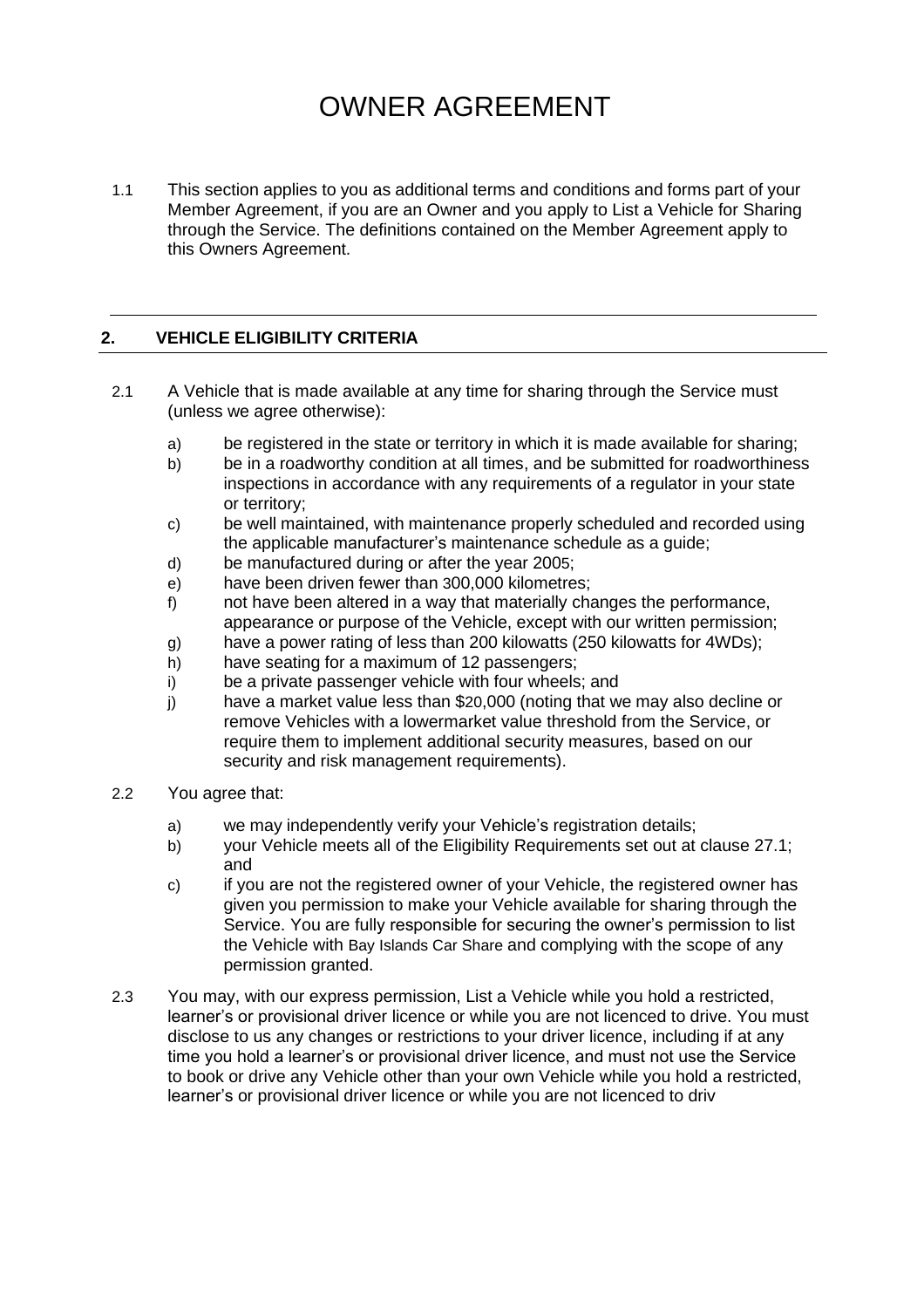# **3. OWNER RESPONSIBILITIES**

- 3.1 As an Owner of a Vehicle that is offered for sharing through Car Next Door, you must:
	- a) ensure that the Vehicle is maintained, serviced and repaired so that it is in a roadworthy condition at all times. If we have any concerns about the safety or maintenance of your car, we may require you to provide proof of maintenance or roadworthiness, and may suspend your Vehicle from the Service until acceptable proof is received;
	- b) ensure that the Vehicle is safely operable by any Borrower, and not place in the Vehicle any modifications, devices, equipment or other items that may interfere with the safe operation of the Vehicle;
	- c) check the amount of engine oil and coolant in the Vehicle at appropriate intervals and maintain them at the levels recommended in the Vehicle manufacturer's specifications or otherwise as required to maintain the Vehicle's efficient performance;
	- d) ensure there is a serviceable spare tyre available at all times along with the necessary tools to change the wheel (unless the Vehicle is fitted with runflat tyres);
	- e) maintain the correct registration for the Vehicle and comply with any laws or regulations applicable to Vehicles that are hired out without a driver in your state or territory;
	- f) park your Vehicle in a publicly accessible, legal parking space at all times when it is made available for sharing;
	- g) follow any reasonable direction given by us in relation to sharing your vehicle that, in our reasonable view, is necessary for to avoid harm to our reputation and brand;
	- h) ensure that the fuel tank is more than 1/4 full at the start of any Booking Period;
	- i) ensure that the Vehicle is clean at the start of each Booking Period, and not smoke in the Vehicle;
	- j) ensure that if the Vehicle is fitted with child restraint(s), these are undamaged and correctly installed in accordance with the manufacturer's instructions;
	- k) ensure that the Lockbox and vehicle keys are accessible by Borrowers at all times when it is made available for sharing,
	- l) ensure that the Tolling Device is in the Vehicle and in the correct location at all times; and
	- m) ensure that any dashcams or other recording or tracking devices are operated in accordance with any applicable laws and that their presence is clearly notified to Borrowers in the Vehicle's public description.
- 3.2 You must be contactable by phone or email and able to respond to queries at all times during a Booking Period.
- 3.3 If you will not be contactable during a Booking Period, then you must:
	- a) provide us with the mobile phone number and email address of a person who is responsible for your Vehicle (your nominated representative); or
	- b) ensure that your Vehicle is not made available for sharing during that time.
- 3.4 You agree that: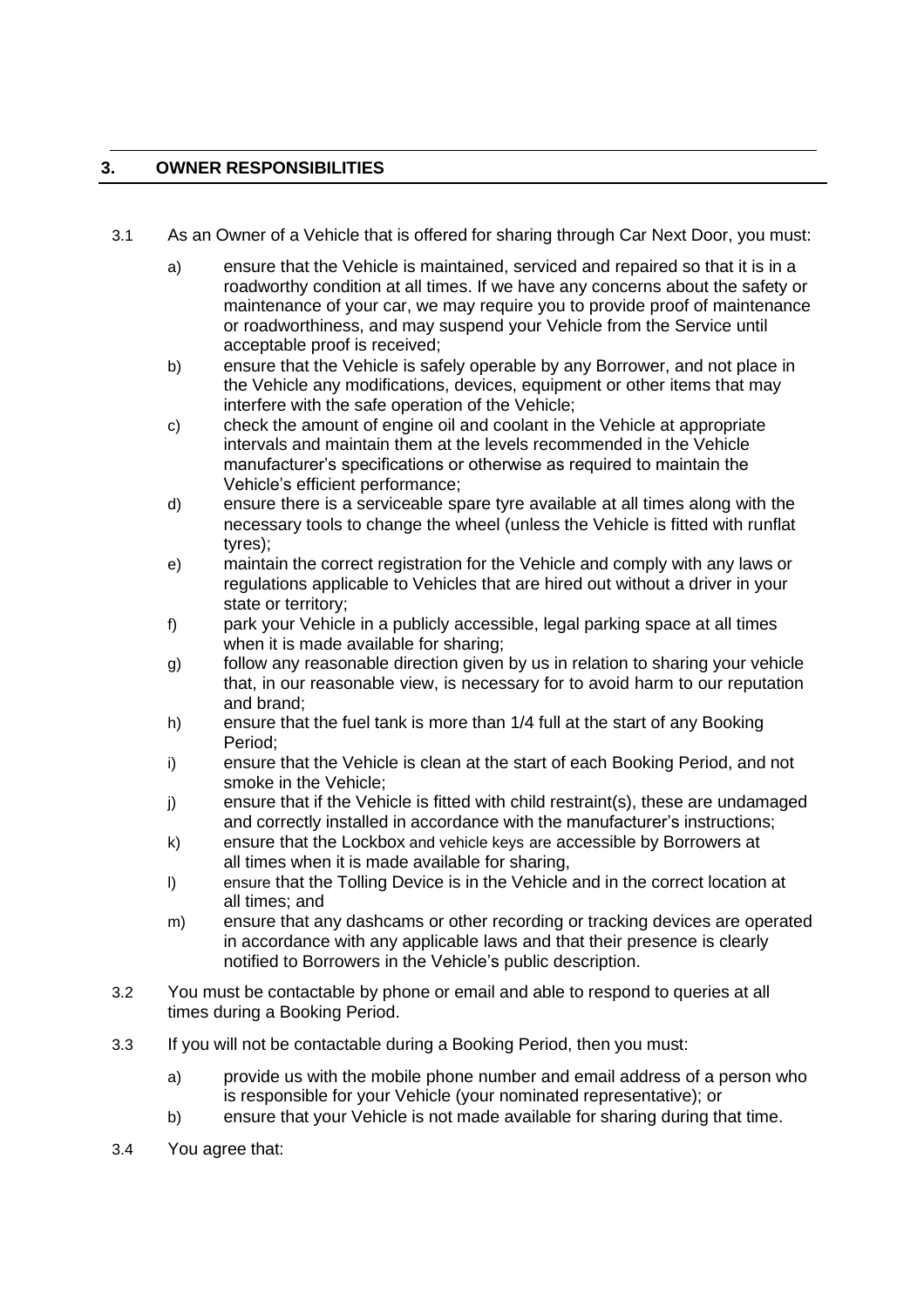- a) we may provide your mobile phone number and email address to other Members so that they can contact you directly with any queries relating to sharing your Vehicle; and
- b) you will inform us as soon as possible of any changes to your mobile phone number or email address.

#### **4. VEHICLE PROFILES**

- 4.1 You will be required to maintain a Vehicle Profile for any Vehicle that you have Listed for the Service. This information will be available to other Members. The information includes:
- 4.2
- a) photograph(s) of the Vehicle;
- b) the hourly and daily sharing rates; and
- c) the Availability Schedule.
- 4.3 You will be able to provide special instructions to Borrowers concerning access to, or the operation of, the Vehicle. This information may be made available on our Website, or communicated to Borrowers by in-app message, email or SMS prior to the start of a Booking Period.

# **5. ACCEPTANCE AND CANCELLATION OF BOOKINGS**

- 5.1 You must:
	- a) review the Availability Schedule for your Vehicle regularly;
	- b) ensure that your Vehicle is available at the times and locations for which it has been Booked and, that the Lockbox containing the Vehicle key is accessible by Borrowers; and
	- c) pay the charges set out in the Fee Schedule if your Vehicle is not available to any Borrower who has made a Booking for its use.
- 5.2 All Bookings are automatically confirmed if the Vehicle is shown as available in the Availability Schedule.
- 5.3 If you cancel a Borrower's Booking, you will incur a fee as set out in the Fee Schedule.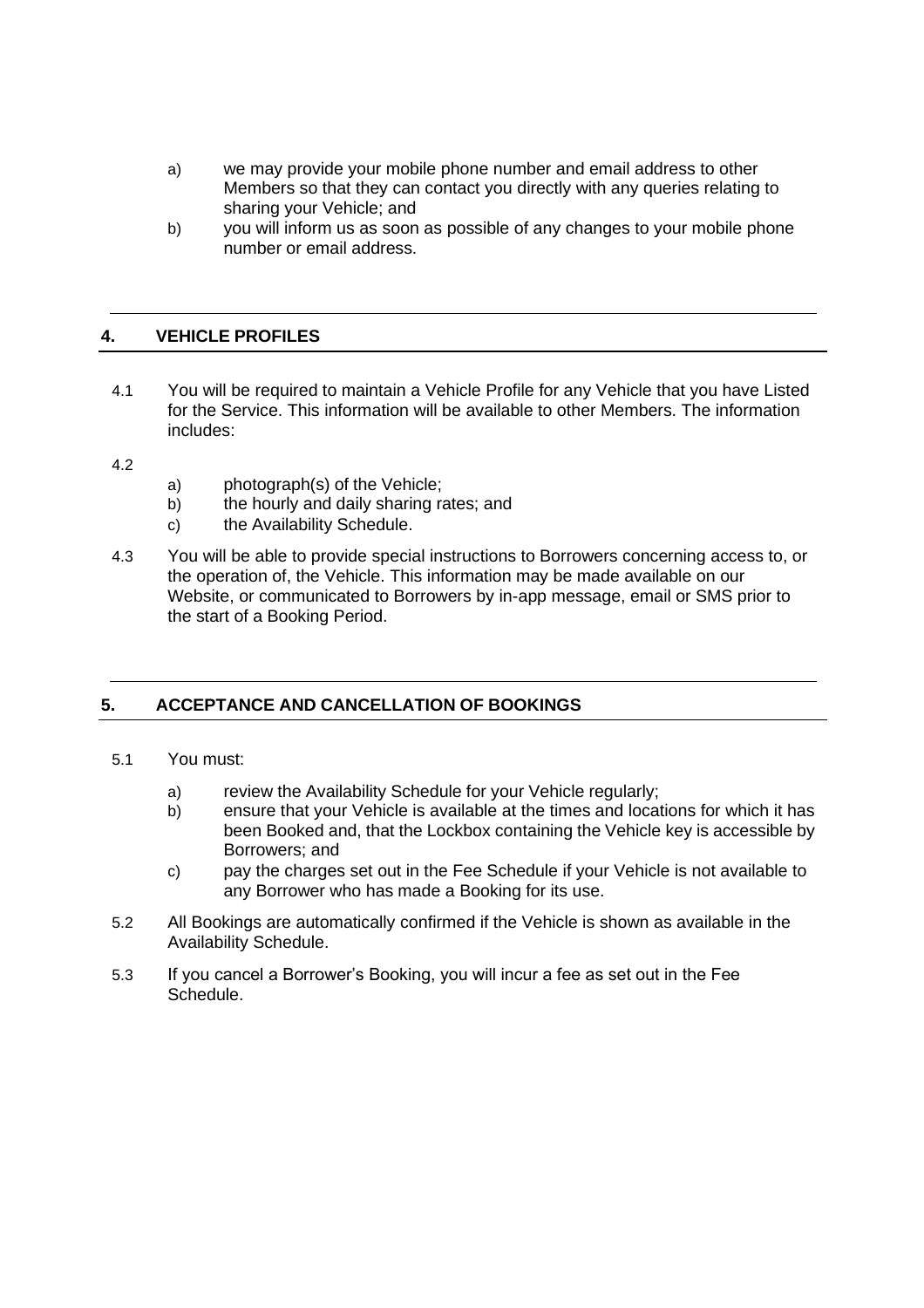# **6. FEES AND INCOME**

- 6.1 With respect to the income generated from your Vehicle:
	- a) All amounts quoted and charged or paid are in Australian Dollars (AUD\$);
	- b) You may set the rates for the use of your Vehicle.
	- c) You authorise us, as your payment collection agent, to collect amounts owing to you by Borrowers.
	- d) We will pass through to you a portion of the time and distance fees that Borrowers pay to us for using your Vehicle, and you will owe to us, and we will retain, the remainder of those fees as part of the consideration payable to us in connection with supplying the Service (and the amount retained will include the GST that we must charge you for such supply
	- e) Collected funds will be apportioned to you in accordance with the Fee Schedule.
	- f) We may set off any amounts that you owe to us in connection with this Owner Agreement against amounts that we owe to you.
	- g) If your Vehicle is unregistered or unroadworthy, not fit for purpose or does not match the Vehicle Profile at any time when it is made available for sharing through the Service, we may refund any amounts paid by the Borrower to you on your behalf and charge you for our lost revenue from Bookings that are cancelled or refunded as a result.
	- h) In the event that we do not pass through to you any time and distance fees held by us and owing to you in accordance with this Owner Agreement for whatever reason, you acknowledge and agree that you will have recourse only against us, and no claim or action against the Member who used your Vehicle.
	- i) We will not be required to make any payment to you until we have first received payment of those amounts from the Member or Members who incurred fees or charges in relation to the use of your Vehicle during the relevant billing period.
	- j) We will make any payments owing to you to the bank account that you nominate.
	- k) We will issue invoices to Members on your behalf for amounts owing to you. you must provide us with all information we ask for so we can prepare the invoice. That might include, for example, your ABN.
- 6.2 You authorise us to enter into, vary, waive, release and terminate agreements with Borrowers to the extent that we do so as your payment collection agent, or in any other agency capacity for you, without requiring your prior approval.
- 6.3 You acknowledge that we may also collect payments from Borrowers on behalf of our insurer in connection with the Borrower's use of your Vehicle, and that these payments are not payable to you.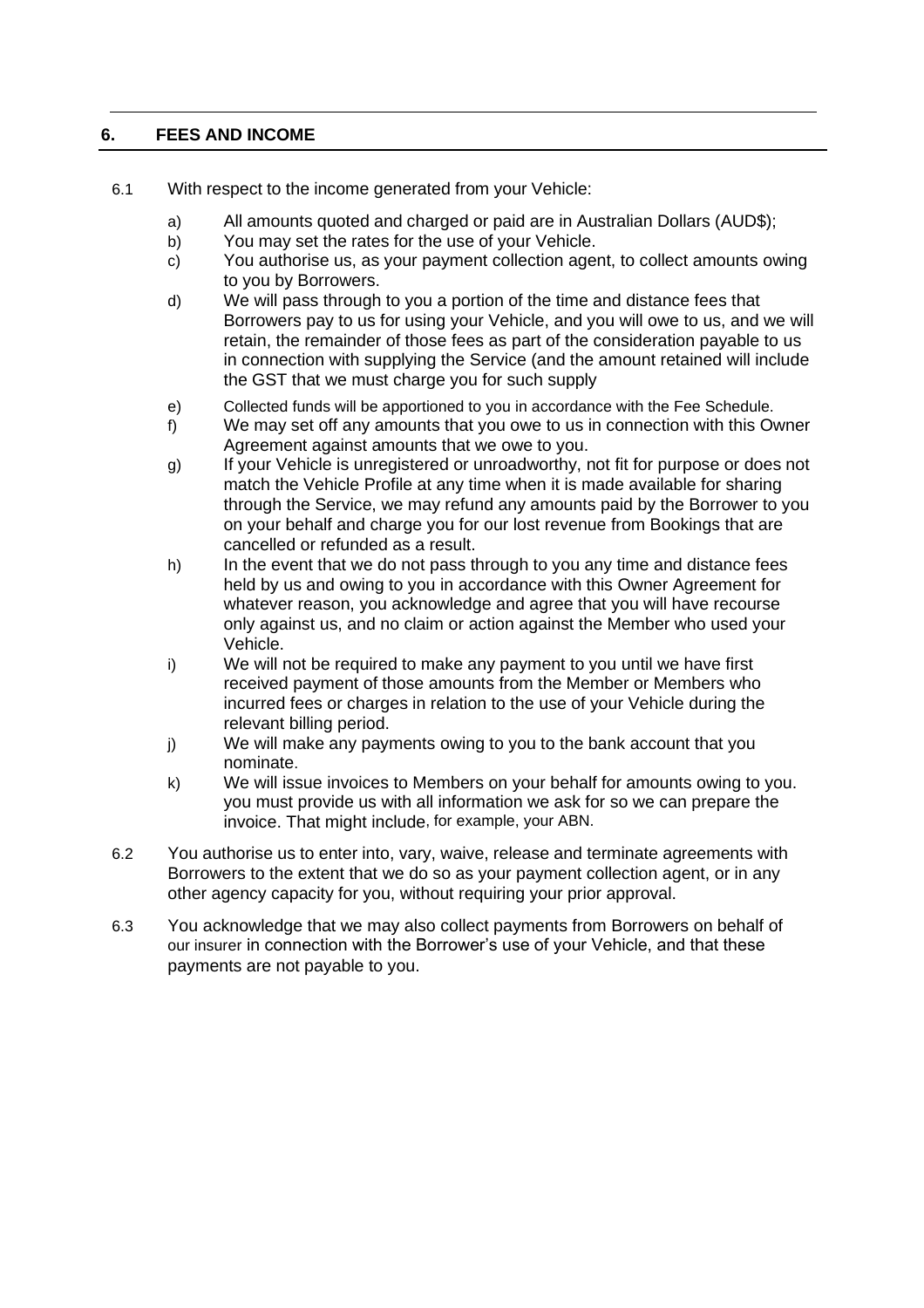#### **7. INVOICING AND PAYMENT**

- 7.1 We will issue Invoices to you on a regular basis showing your Membership Fees, Parking Fees and any Toll charges or fuel charges payable by you in accordance with the Agreement, as well as the amounts payable to you by Borrowers for the use of your Vehicle and thepercentage of these amounts owing by you to us.
- 7.2 If the Invoice shows a net amount owing by you to us, we will charge your Card for that amount on the date shown in the Invoice. If the Invoice shows a net amount owing by us to you, we will pay the amounts shown in the Invoice by the due date shown on the Invoice, in accordance with clause 31.1*.*
- 7.3 Amounts payable under the Fee Schedule are inclusive of GST. Where GST is payable on any "taxable supply" as defined for GST purposes made to you by us or another person (Supplier) under or in connection with the Agreement and the consideration for that supply is not stated to be GST inclusive:
	- a) you must pay an additional amount to the Supplier equal to the amount of the GST payable on that supply (GST Amount), at the same time as any other consideration is to be first provided for that supply; and
	- b) the Supplier must provide a tax invoice to you for that supply, no later than the time at which the GST Amount for that supply is to be paid in accordance with clause 32.3a).
- 7.4 If you are required to quote an Australian Business Number (ABN) relating to the income generated from your Vehicle, you must notify us. we will supply your ABN to Borrowers on your behalf at the time of issuing to Borrowers a receipt for the use of your Vehicle.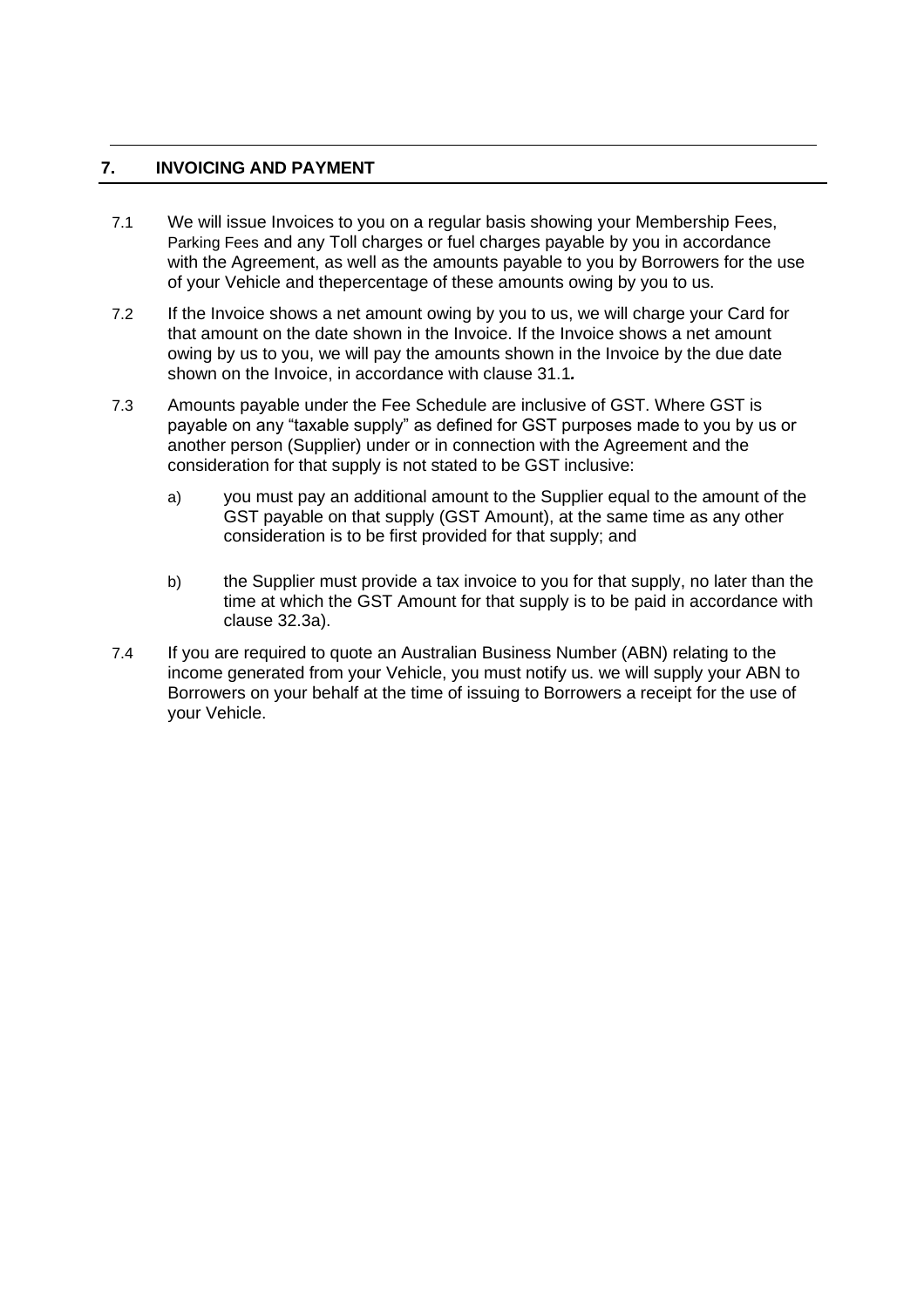### **8. LOCKBOX SYSTEM AND TOLLING DEVICE**

- 8.1 We will arrange for installation of theLockbox System in your Vehicle (defined to mean the combination of the digital lockbox device that fixes to a car window and holds the car keys (the "Lockbox"), theGPS technology and other peripheral equipment installed in a Vehicle to enable it to participate in the Service).
- 8.2 If we arrange for installation of the Lockbox System in your Vehicle, we will:
	- a) ensure that, if we carry out the installation, it is carried out by an appropriately trained and qualified person;
	- b) agree with you on a time and place for the installation of the Lockbox System to take place.
- 8.3 If you do not make your Vehicle available and accessible for a scheduled appointment for installation of the Lockbox System, and have not cancelled or rescheduled the appointment more than 24 hours in advance, then we may charge you a rescheduling fee in respect of the missed appointment.
- 8.4 You must not, and must not permit or suffer any other person to, tamper with, interfere with, or remove any part of the Lockbox System or the Tolling Device that has been installed in your Vehicle or any other Member's Vehicle by or on behalf of us.
- 8.5 You must inform us immediately if any part of the Lockbox System or the Tolling Device is lost, stolen, damaged or not working properly.
- 8.6 If any part of the Lockbox System or Tolling Device that we provide to you is lost, stolen or damaged, we may charge you a fee, as set out in the Fee Schedule.

# **9. CHECKING THE VEHICLE**

- 9.1 You are responsible for requesting and checking the Borrower's photographs of your Vehicle from the beginning and end of their possession of the Vehicle and for checking your Vehicle as soon as possible after you re-take possession of the Vehicle and at aminimum, once each week. If you as an Owner find any damage, or if the TollingDevice or Lockbox System are missing or damaged, you must report it to us promptly.
- 9.2 You must report any new damage that you identify in a Borrower's photographs, or submit photographs of any new damage you find that is not recorded in a Borrower's photographs, to us as soon as possible after the relevant Booking Period (and, in any event, within 7 days of the end of the relevant Booking Period).
- 9.3 If you report damage to your Vehicle, we will assist with the investigation and collection of payment from any liable Borrowers who have used your Vehicle within the 14 days prior to your report. If the damage occurred outside that period then you will be responsible for conducting the investigation to ascertain liability.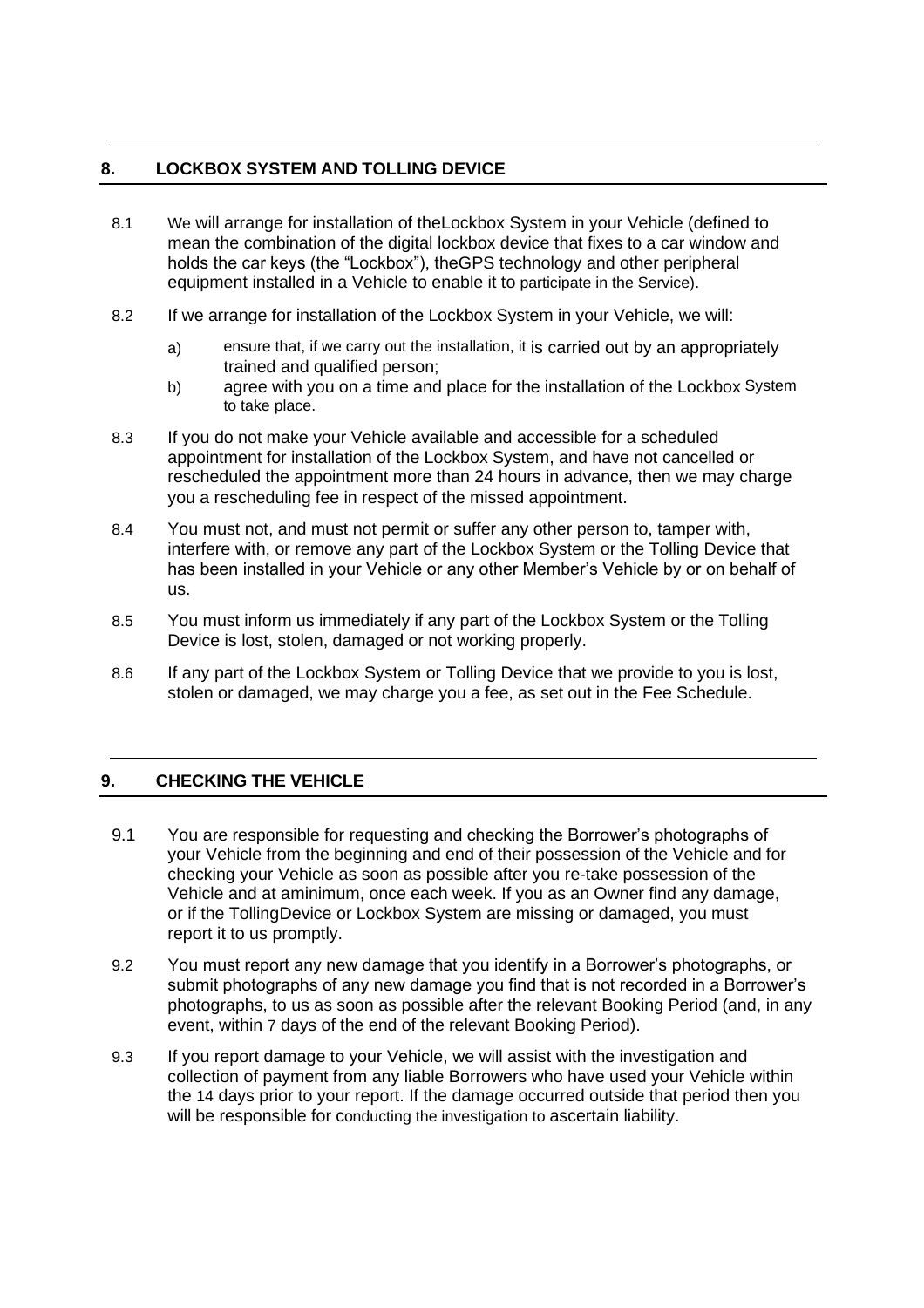#### **10. DAMAGE AND LOSS TO YOUR VEHICLE**

- 10.1 Each Borrower must have Trip Cover for each Booking they make to cover Damage and Loss when they use your Vehicle. If a Borrower is responsible for Damage and Loss under the Member Agreement, the amount that they will be required to pay to you will be:
	- a) the reasonable cost of repairing your Vehicle (which may include the use of used parts or parts that were not made by the original equipment manufacturer); or
	- b) if your Vehicle is:
		- i) damaged beyond economic repair; or
		- ii) stolen and not recovered,

the market value of your Vehicle at the date of the Accident or theft, as determined byan independent valuer appointed by us or by our Insurer when assessing your claim. If Our Insurer approves a claim, we will pay for the repairs to Vehicle, on behalf of Our Insurer in accordance with the terms of the Damage Policy.

- 10.2 If you do not agree with the valuation made by the independent valuer then you may provide us with evidence to support your alternative valuation. The final determination of the market value of your Vehicle will be made by us or by our Insurer.
- 10.3 If a Borrower fails to lodge a claim with when the Borrower is liable for Damage and Loss to your Vehicle, we will exercise our rights under the Member Agreement to lodge that claim as their attorney. If a claim for Damage and Loss to Your Vehicle is not approved by our Insurer, the Borrower remains liable to you inaccordance with the Member Agreement.
- 10.4 Where you experience loss of use of your Vehicle as a direct result of Damage and Loss caused to the Vehicle by a Borrower, the Borrower may be required to make a payment to you to compensate you for that loss of use, calculated as set out in the Damage Policy in accordance with the Member Agreement.
- 10.5 You will not be entitled to any compensation or payment in relation to any actual or anticipated loss of income generated from your Vehicle.
- 10.6 Borrowers will not be responsible for, and the Owner Guarantee will not cover::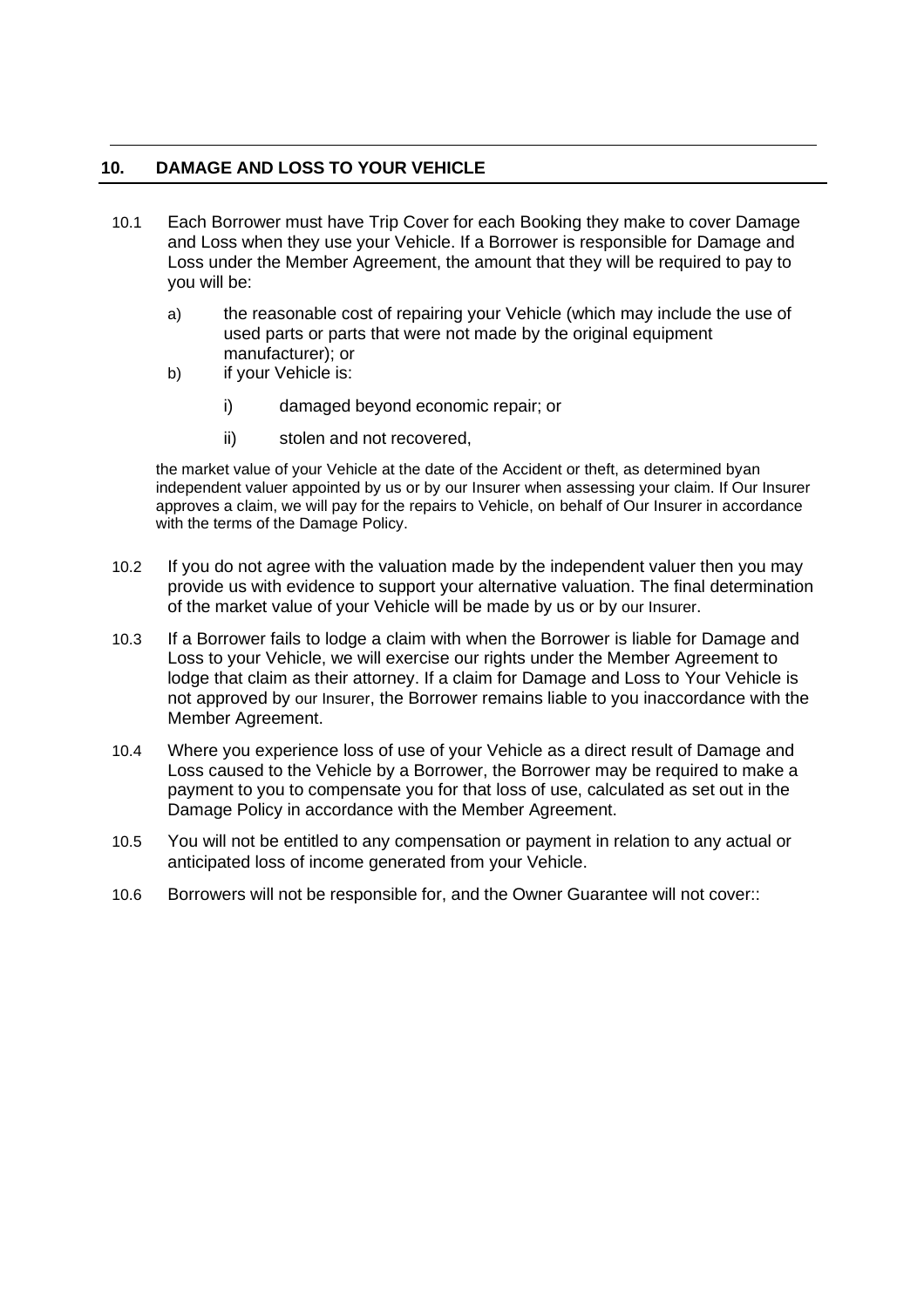- a) loss of use, depreciation, Wear and Tear, deterioration resulting from existing damage, rust or corrosion or reduction in value;
- b) mechanical, electrical or computer breakdowns, failures or breakages;
- c) Damage and Loss as a result of lawful seizure or impounding (however the Borrower will be responsible for these costs if the seizure or impounding results from his or her actions or inaction);
- d) repairs carried out without our consent;
- e) the cost of repair of old damage, faulty workmanship or incomplete repairs that were in existence prior to the Accident;
- f) Damage and Loss to any non-standard modifications or accessories that were not supplied by the manufacturer; or
- g) Damage and Loss if you make your Vehicle available for Bookings, or drive it Yourself, when it is in an unsafe or un-roadworthy condition.
- 10.7 We will ensure that whilst your Vehicle is in the possession of a Borrower, as described in the Damage Policy: the Borrower has current membership and discretionary risk protection for the Booking. If the Borrower is for any reason unable to access their damage cover protection, then You may make a claim under the Owner Guarantee.
- 10.8 There are limits to the Borrower's level of cover under Damage Cover and to the amountthat may be paid under the Owner Guarantee.

# **11. CLAIMS FOR DAMAGE AND LOSS**

- 11.1 You are deemed to be in possession of the Vehicle for all times other than when a Borrower is in possession of the Vehicle. The deemed periods when of Borrower possession occurs are specified in the Damage Policy under the heading "Who is responsible for damage?"
- 11.2 You will be fully responsible for Damage and Loss that occurs whilst the Vehicle is in your possession (as opposed to being in the possession of a Borrower). We are not liable to you or any third party in relation to any such Damage and Loss, and you agree to indemnify us for any claims against, or damage or loss suffered by, us as a result of or in connection with any such Damage and Loss.
- 11.3 If there is Damage and Loss that results from the use or possession of your Vehicle by a Borrower then we will:
	- a) Determine the quantification of the Damage and Loss in accordance with clause 35, which may be through quotations for the repairs to your Vehicle and where appropriate an assessment of the damage;
	- b) arrange for the completion of our Collision or Damage Report Form;
	- c) in accordance with the Member Agreement, collect:
		- i) any Excess from the Borrower if Our Insurer approves the claim and pay the Excess to Our Insurer on the Borrower's behalf; or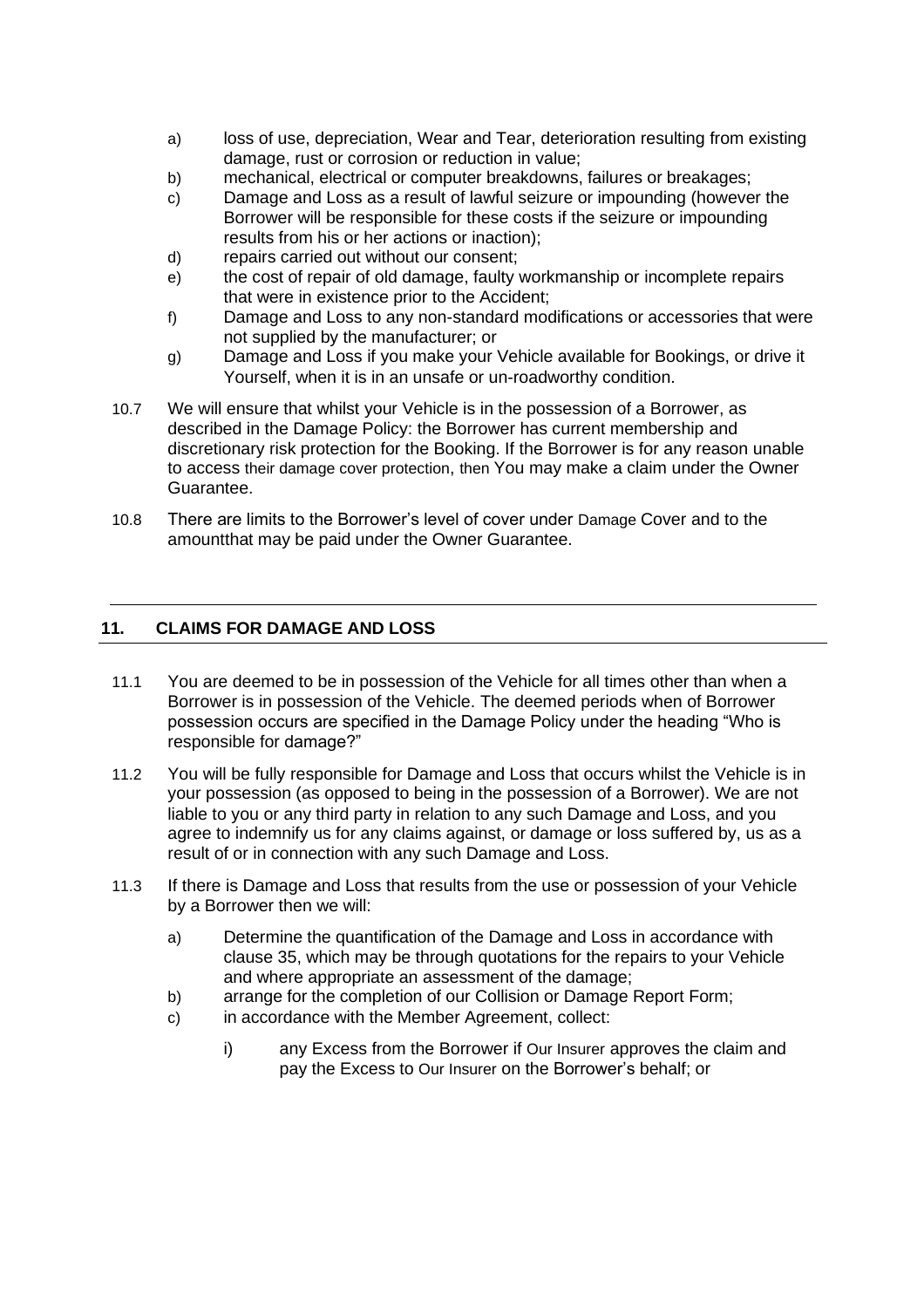- ii) ii if the Borrower is not able to access Damage Cover and Our Insurer does not approve the claim, the amounts owing to you by the Borrower in relation to the Damage and Loss from the Borrower on your behalf; and
- d) pay:
	- i) the Claim Excess to Our Insurer; or
	- ii) the applicable repair costs and other amounts collected from the Borrower or Our Insurer (including any claim settlement) on your behalf, either to you or directly to the repairer on your behalf or to the person you direct us to pay.
- 11.4 We may, in accordance with the Owner Guarantee or otherwise in our absolute discretion pay you in advance of collecting such amount from the Borrower or Our Insurer, in which case such amount will be owed by way of reimbursement for the payments we have made, instead of to you.

#### **12. LIABILITY FOR PARKING AND DRIVING INFRINGEMENTS**

- 12.1 Subject to clause 16.2 and clause 17, If an Infringement Notice is issued in relation to an infringement occurring during any time other than:
	- a) while Borrower has possession of the Vehicle, or
	- b) when your Vehicle incurs a parking fine in the place where it was left by a Borrower,

then you are responsible for payment of the Infringement Notice.

- 12.2 You are responsible for ensuring that your Vehicle's parking location as listed in the Vehicle Profile is a place where the Vehicle can be left indefinitely without incurring a parking fine. If a Borrower leaves the Vehicle in its specified home location, then you will be responsible for the payment of any Infringement Notice issued after the Borrower ceases to have possession of the Vehicle.
- 12.3 If you receive an Infringement Notice that you believe is the responsibility of a Borrower, you should notify us and cooperate with us to ensure the Infringement Notice is assigned to the appropriate Member for resolution. Damage Cover does notprovide protection for fines, penalties and infringements.
- 12.4 If you dispute your liability for an Infringement Notice, then you may raise the dispute with us and we will deal with it in accordance with the Complaints and Dispute Resolution Policy.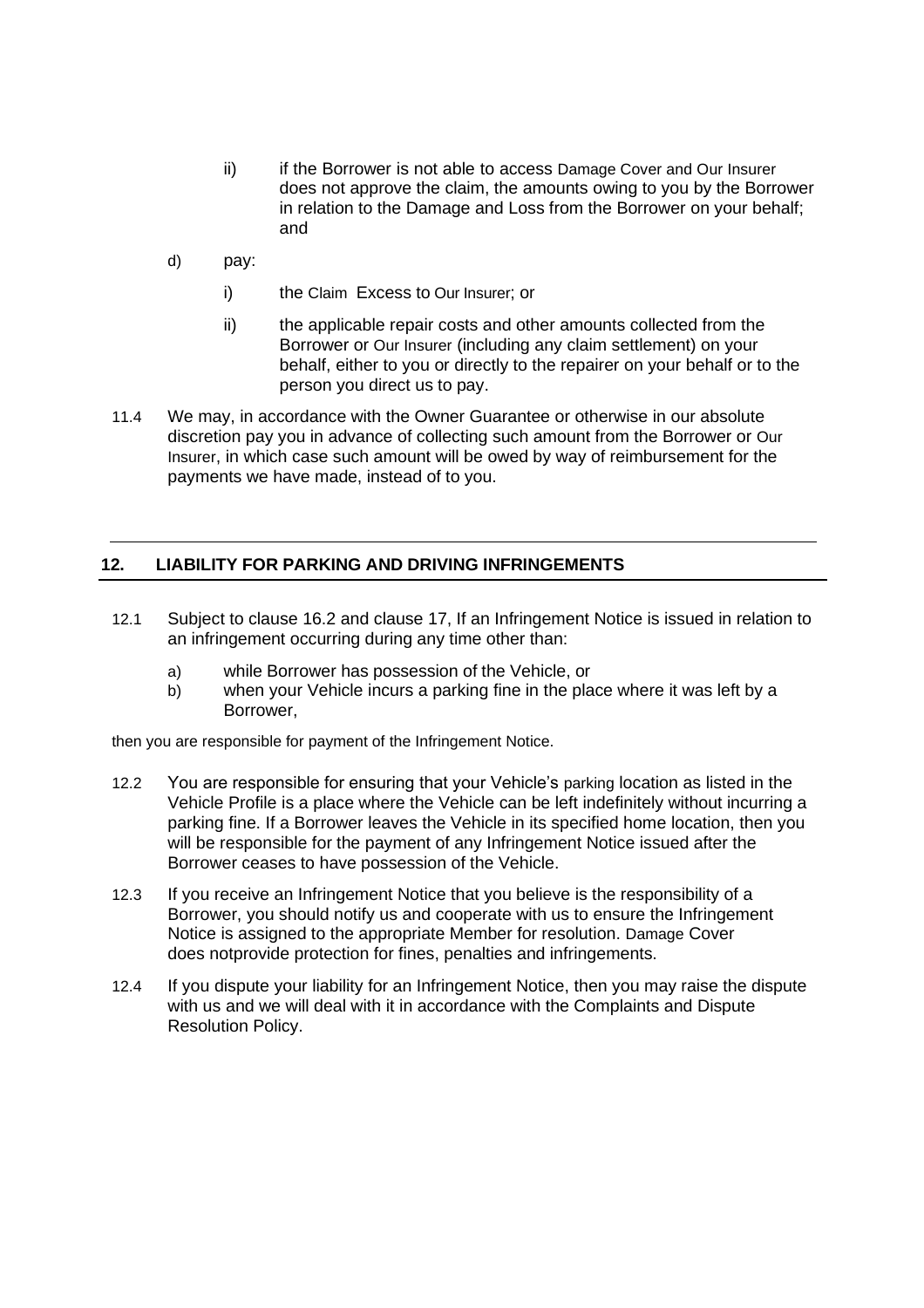#### **13. OWNERSHIP AND RETURN OF TOLLING DEVICE AND LOCKBOX SYSTEM**

- 13.1 We may provide a Lockbox System to you to facilitate your participation in the Service. Any Lockbox System provided to you will remain our property at all times. The Tolling Device willremain the property of the authority or company that provides them.
- 13.2 You must facilitate the removal of, and return, any Tolling Device or Lockbox System in your possession to us:
	- a) before you sell or transfer possession of the vehicle to another person or move it to a location outside of our normal operating area;
	- b) if we have sent them to you to install in your Vehicle and you have not installed them within 20 business days of receipt (or another period agreed with us);
	- c) upon termination of your Agreement; or
	- d) at any other time if we request that you do so.
- 13.3 If we do not receive the Tolling Device or Lockbox System within 10 business days after our request, or if you transfer ownership or possession of the vehicle to another person without returning these items to us, then you agree to pay us the replacement cost of those items and a reasonable handling fee (as set out in the Fee Schedule) and authorise us to charge these costs to your account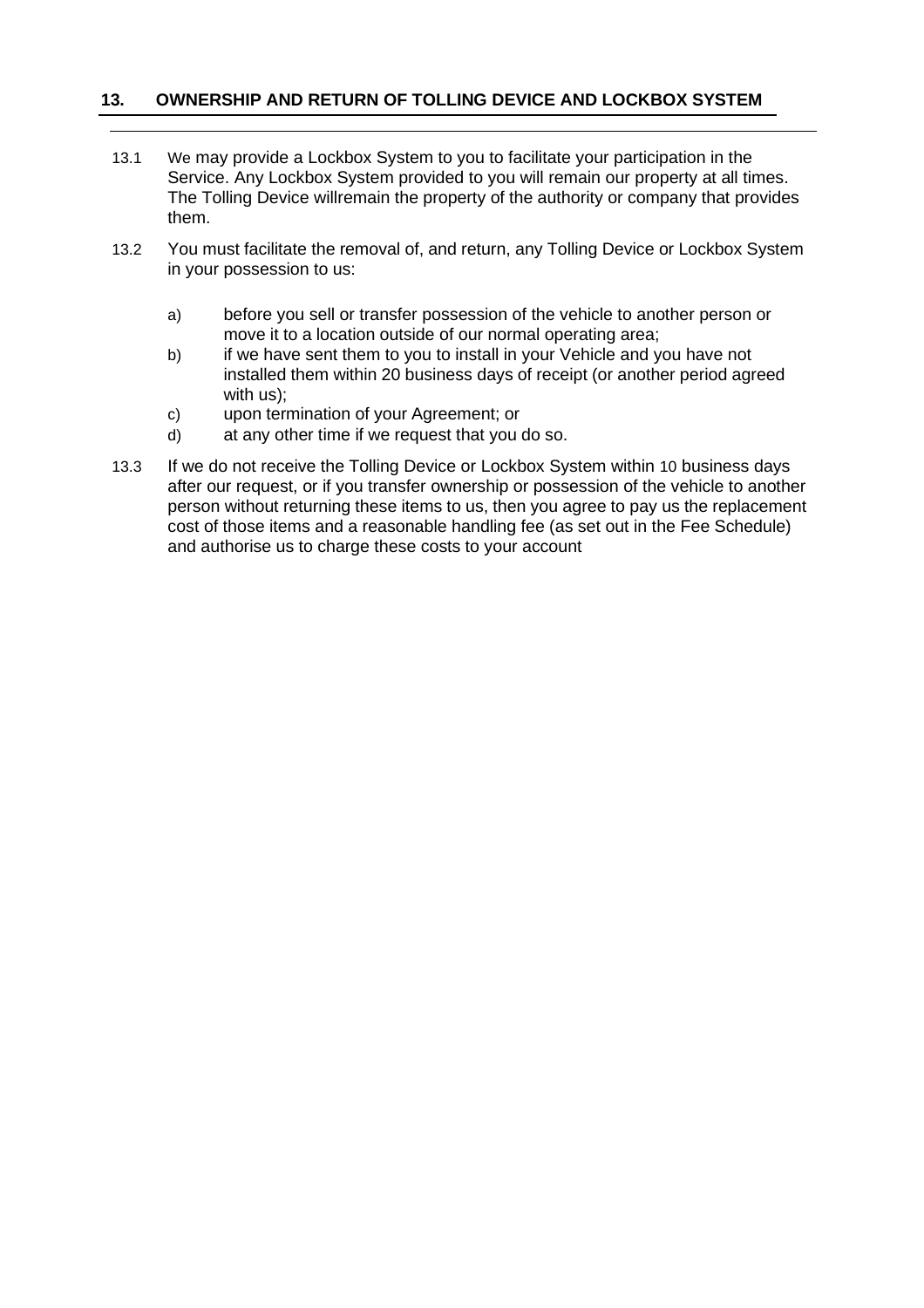#### **14. USING THE LOCKBOX**

- 14.1 If your Vehicle is equipped with a Lockbox, you will be allocated a Private Owners Pin to access your vehicle keys.
- 14.2 you must keep each PIN secure at all times and only disclose it to your Additional Drivers if they need to access the Vehicle.

#### **15. APPLICATION AND REMOVAL OF STICKERS**

- 15.1 We may apply stickers to your Vehicle with your consent, or send you stickers to apply.
- 15.2 If you remove the stickers and do not follow the instructions set out in our Help Centre, then you may damage the paintwork on your Vehicle. we will not be responsible for the costs of repairing any damage caused by your removal of the stickers.

# **16. LIABILITY FOR PENALTIES, LOSS OR DAMAGE RESULTING FROM FAILURE TO REGISTER YOUR VEHICLE OR ENSURE ITS ROADWORTHINESS**

16.1 If your Vehicle is unregistered, unroadworthy or does not meet the Vehicle Eligibility criteria set out above in clause 4.1 at any time when it is made available for sharing through the Service, you will be liable, and agree to indemnify and hold harmless us and any Borrowers, for any cost, loss, damage, fines, penalties, claims or liability arising in relation to the use of your Vehicle. Between-Booking Cover does not provide protection for these costs, losses, damage, fines, penalties, claims or liability.

#### **17. SUSPENDING YOUR VEHICLE FROM THE SERVICE**

- 17.1 We may suspend your Vehicle from the Service by making it unavailable for sharing at any time at our discretion:
	- a) if we consider that you have not complied with the terms of the Agreement, including this Owner Agreement;
	- b) if there is a problem with the Lockbox System or Booking System that affects your Vehicle; or
	- c) for any other legitimate reason to protect the integrity of the Service or our business.